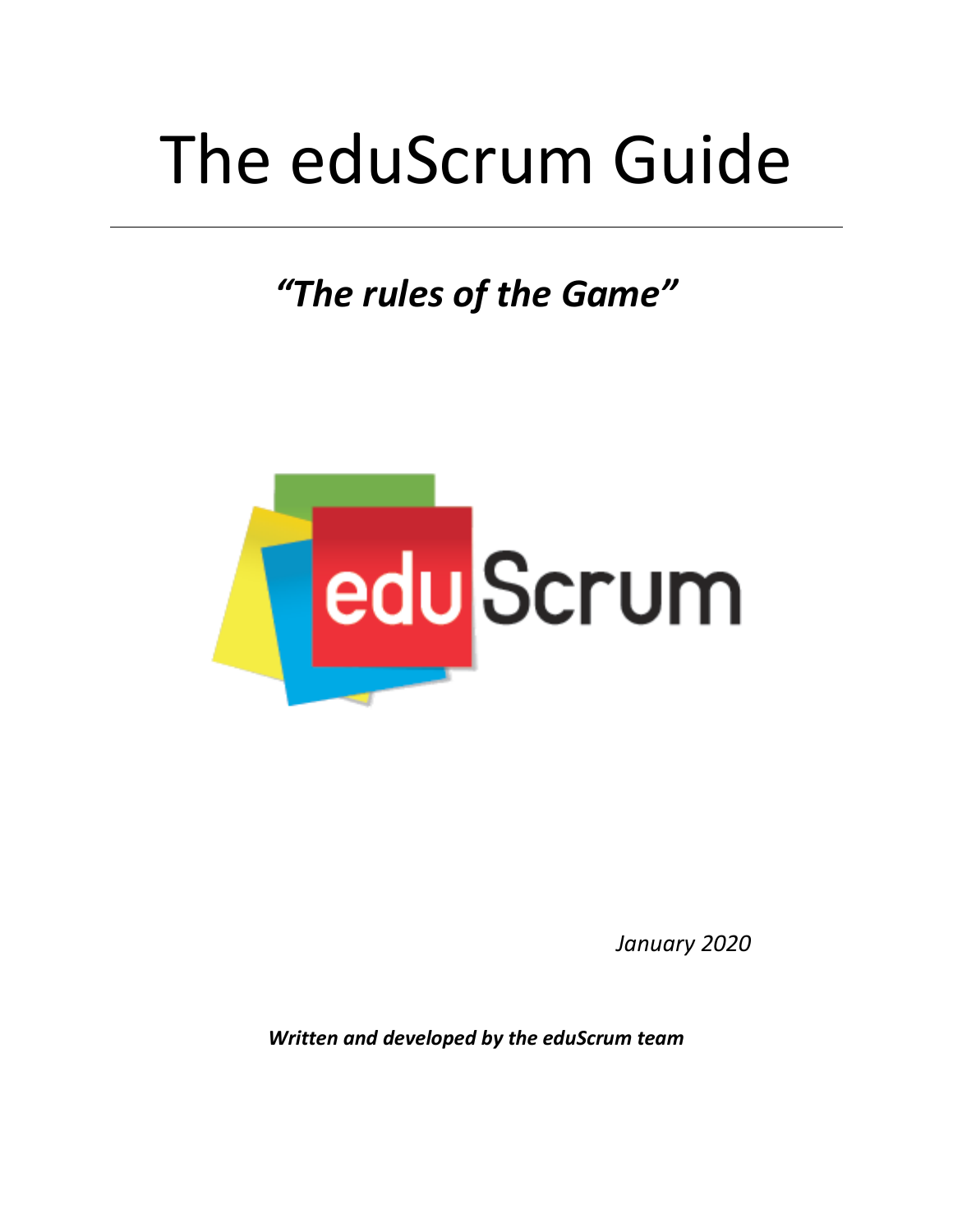#### Version 2.0 update - January 2020

Based on the English version of the Scrum guide, reviewed by Jeff Sutherland

#### Colophon

eduScrum® was developed by the eduScrum team and is a living, agile product. The copyright on this educational material rests with Willy Wijnands, founder of eduScrum®. eduScrum® is a registered brand name and © eduScrum®

The authors have developed eduScrum® themselves. If, nevertheless, there are persons or organizations who believe that they can assert rights on text sections, illustrations, etc., they are requested to contact eduScrum®.

Although the material has been compiled and tested with care, it is possible that it contains inaccuracies and / or omissions. eduScrum® therefore does not accept any liability for any damage arising from (the use of) this material. If, nevertheless, there are persons or organizations who believe that they can assert rights on parts of texts, illustrations, they are requested to contact Willy Wijnands.

More information at info@eduscrum.nl

#### All rights reserved © eduScrum®

No part of this publication may be reproduced, stored in an automated database, or made public in any form or by any means, whether electronic, mechanical, photocopying, recording, or otherwise, without the prior permission of the authors.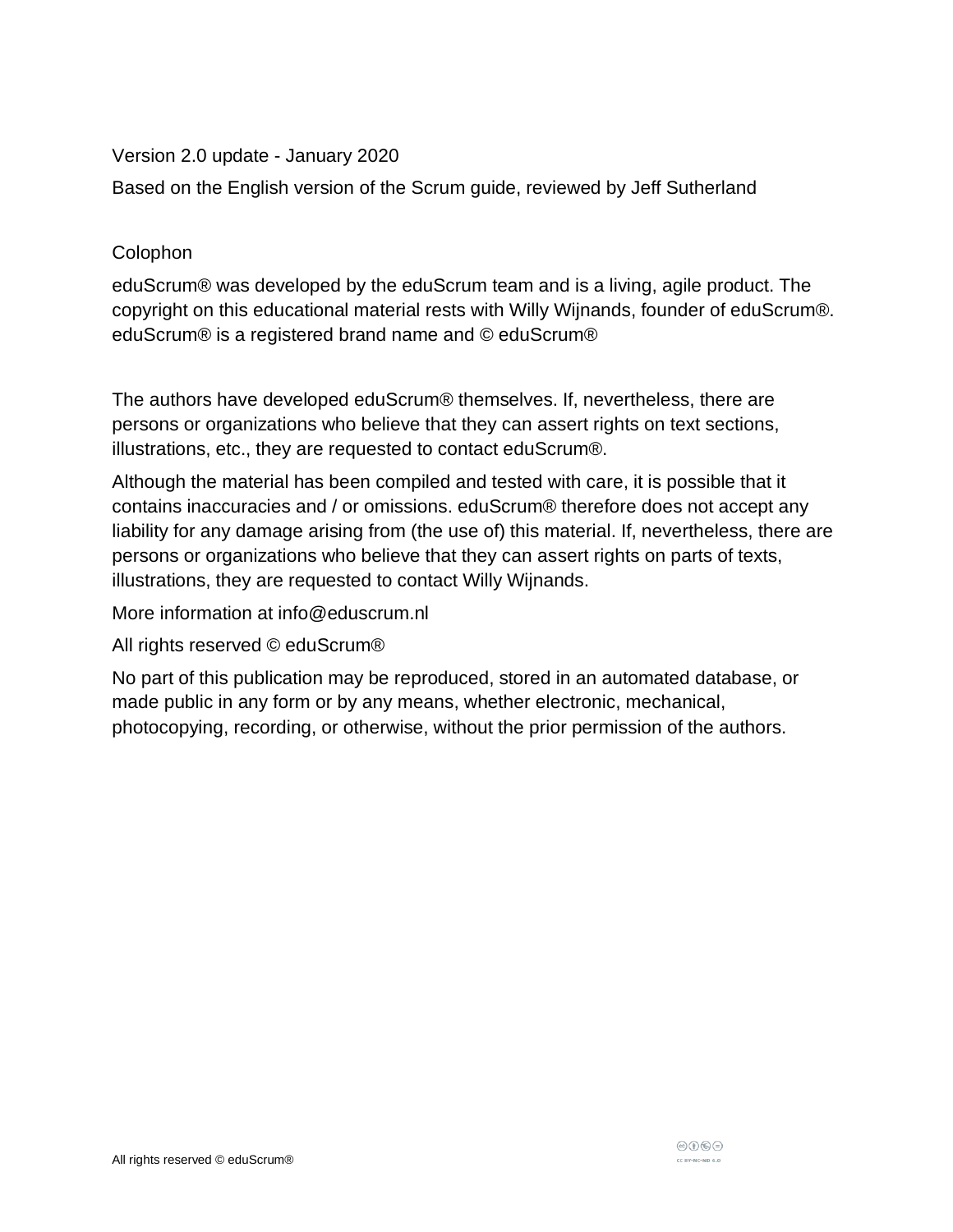Index

| <b>Introduction</b>                  | 3              |
|--------------------------------------|----------------|
| <b>Purpose of the eduScrum Guide</b> | 5              |
| eduScrum Framework                   | 6              |
| eduScrum Theory                      | 7              |
| <b>Transparency</b>                  | $\overline{7}$ |
| <b>Review</b>                        | $\overline{7}$ |
| Adjustment                           | 8              |
| The eduScrum Team                    | 9              |
| The teacher                          | 9              |
| The student team                     | 12             |
| The team captain                     | 14             |
| eduScrum Ceremonies                  | 15             |
| The sprint                           | 15             |
| Canceling a sprint                   | 16             |
| <b>Sprint planning meeting</b>       | 16             |
| <b>Run up Chart</b>                  | 19             |
| <b>Stand up</b>                      | 19             |
| <b>Sprint review</b>                 | 20             |
| <b>Sprint retrospective</b>          | 21             |
| eduScrum Artifact                    | 23             |
| The assignment                       | 23             |
| The "Flap" (eduScrum Board)          | 23             |
| <b>Definition of Doing</b>           | 25             |
| <b>Definition of Fun</b>             | 25             |
| <b>Conclusion</b>                    | 26             |
| <b>Recognition</b>                   | 26             |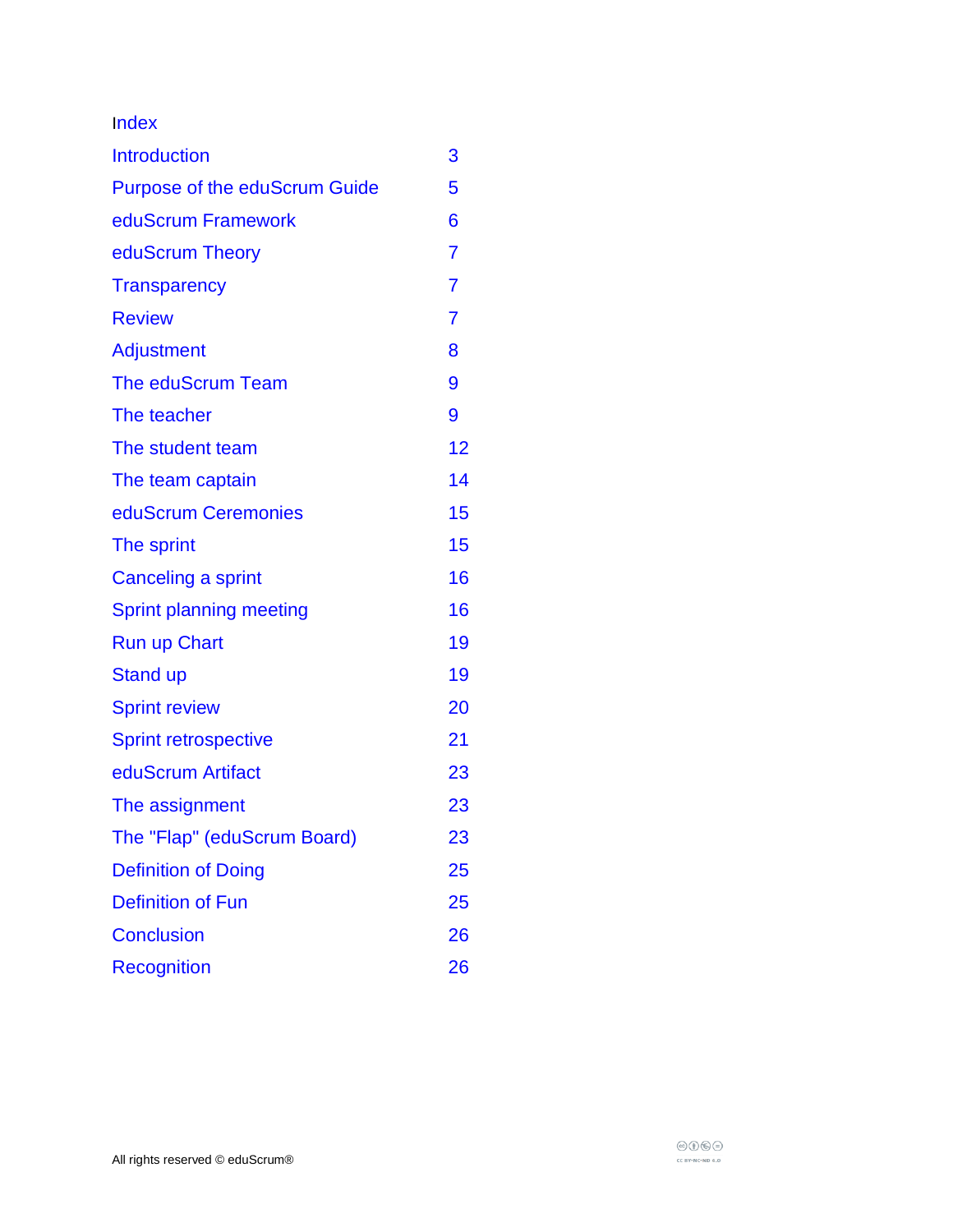#### **Introduction**

Most of you reading this guide are not familiar with Scrum, but probably have an educational background. eduScrum is a combination of both; Scrum and education. Scrum is a framework for the development and maintenance of complex products. This makes it widely used in IT development and is now widely supported in this area. However, nowadays Scrum is increasingly being used in alternative areas.

One of these areas is education. The possible applicability of Scrum in education has prompted the eduScrum team to experiment with the Scrum framework within education. Although the outcomes of school results are fairly predictable, the process of achieving these outcomes is not. As a result, it shows strong similarities with the software development process. The three pillars, transparency, review and adaptation together with self-organizing teams have encouraged the eduScrum team to experiment with this framework.

For anyone who has had the opportunity to experience eduScrum in the classroom, it is no longer a secret. eduScrum is a co-creative process in which students are no longer held responsible, but feel responsible for their own work and learning process. Nobody tells the students what and how they should do their work, only the desired framework (Celebration Criteria) is set. Homework is no longer given by the teacher, but scheduled by the students themselves according to how they have arranged their work. When you are in an eduScrum class, you will certainly perceive the energy, mutual involvement and personal responsibility.

In his well-known video and book "Drive: The surprising truth about what motivates us." Dan Pink discusses research that indicates that people are not simply motivated by extrinsic rewards or punishments like a bonus, financial reward (carrot and stick model) when tasks become more complex and challenging. But rather that people are motivated intrinsically, and appreciate the opportunity for choice, autonomy, and selforganizing. This makes it clear that for the professionals of the 21st century a different way of motivating is needed than the traditional way of rewarding. Similarly, educational researchers Edward Deci and Richard Ryan have repeatedly shown how students are intrinsically motivated by being self-determined and becoming the owner of their own learning process. This is exactly what eduScrum and the people who use this framework strive for: We facilitate students autonomy, mastery, goals, freedom and space within set frameworks.

This guide contains the minimum set of preconditions for working successfully with eduScrum. The goal was to keep it simple and through experimentation and feedback from students create the minimal viable structure. Every element that can be left out is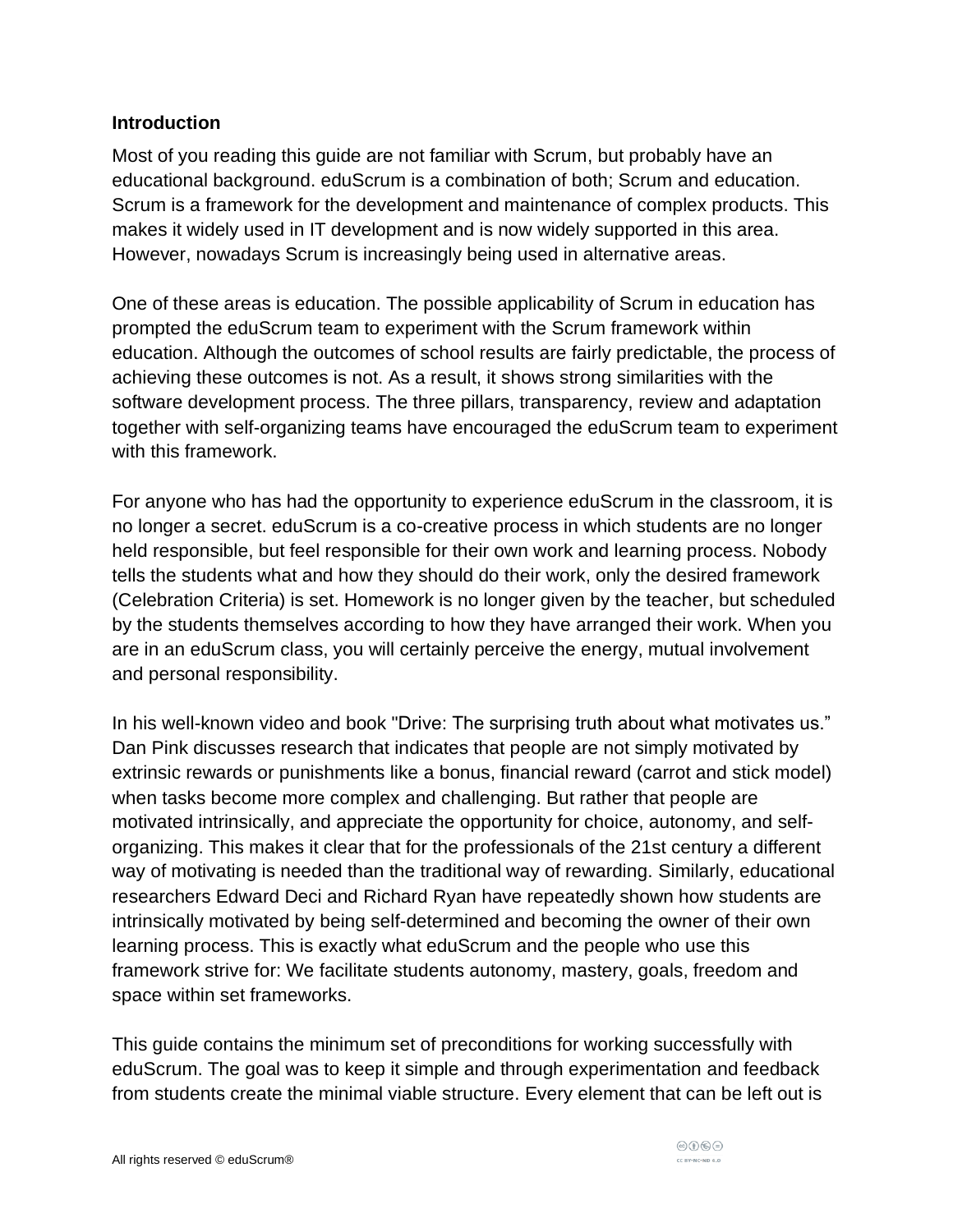also left out, but no more than that. Therefore, all elements, as described in this guide, are required to work with eduScrum. If you chose to omit certain elements then it is no longer eduScrum. The eduScrum framework is "lightweight" and offers sufficient space for a personalized approach. The personal development of the students is very important in eduScrum.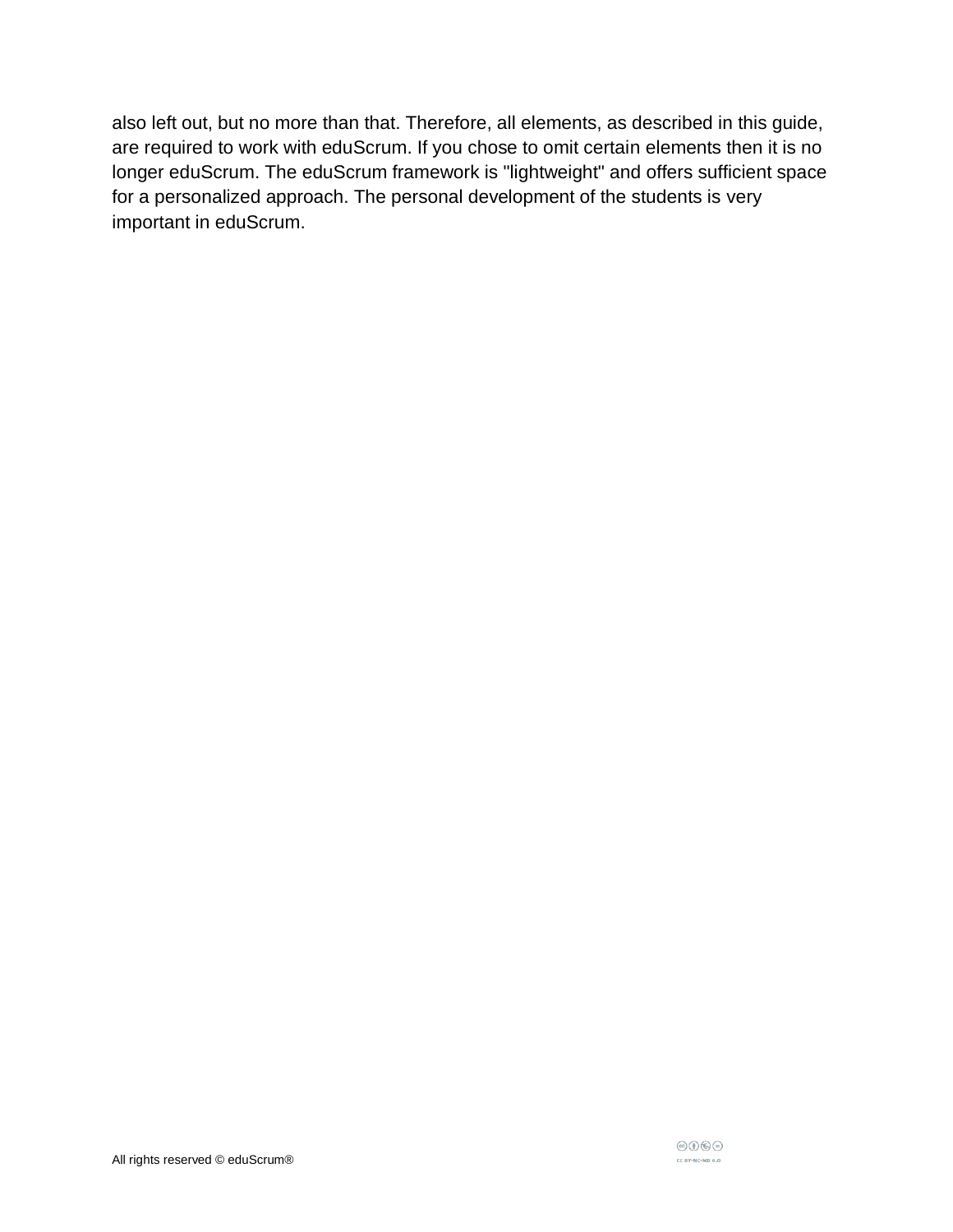#### **Purpose of the eduScrum Guide**

eduScrum is a derivative of Scrum (a framework for the development and maintenance of complex products - Jeff Sutherland & Ken Schwaber 2017).

eduScrum is a framework for guiding students where the responsibility for the learning process is delegated from teacher to students. This guide describes the definition of eduScrum. This definition consists of the eduScrum roles, ceremonies, artifacts and the rules that bring these things together. This work was inspired by the original Scrum guide by Jeff Sutherland and Ken Schwaber.

In eduScrum learning is central: learning smarter, learning to collaborate better and getting to know yourself better. In addition, this way of working provides more responsibility, pleasure and energy, resulting in better results and shorter lead times. Young people make a positive personal development because of this which strengthens their confidence in themselves and among each other. The key to all this is ownership, the young people have the space to determine their own learning process within the set frameworks and learning objectives.

eduScrum not only improves the professional content but also their own personal development and the way of working within a team.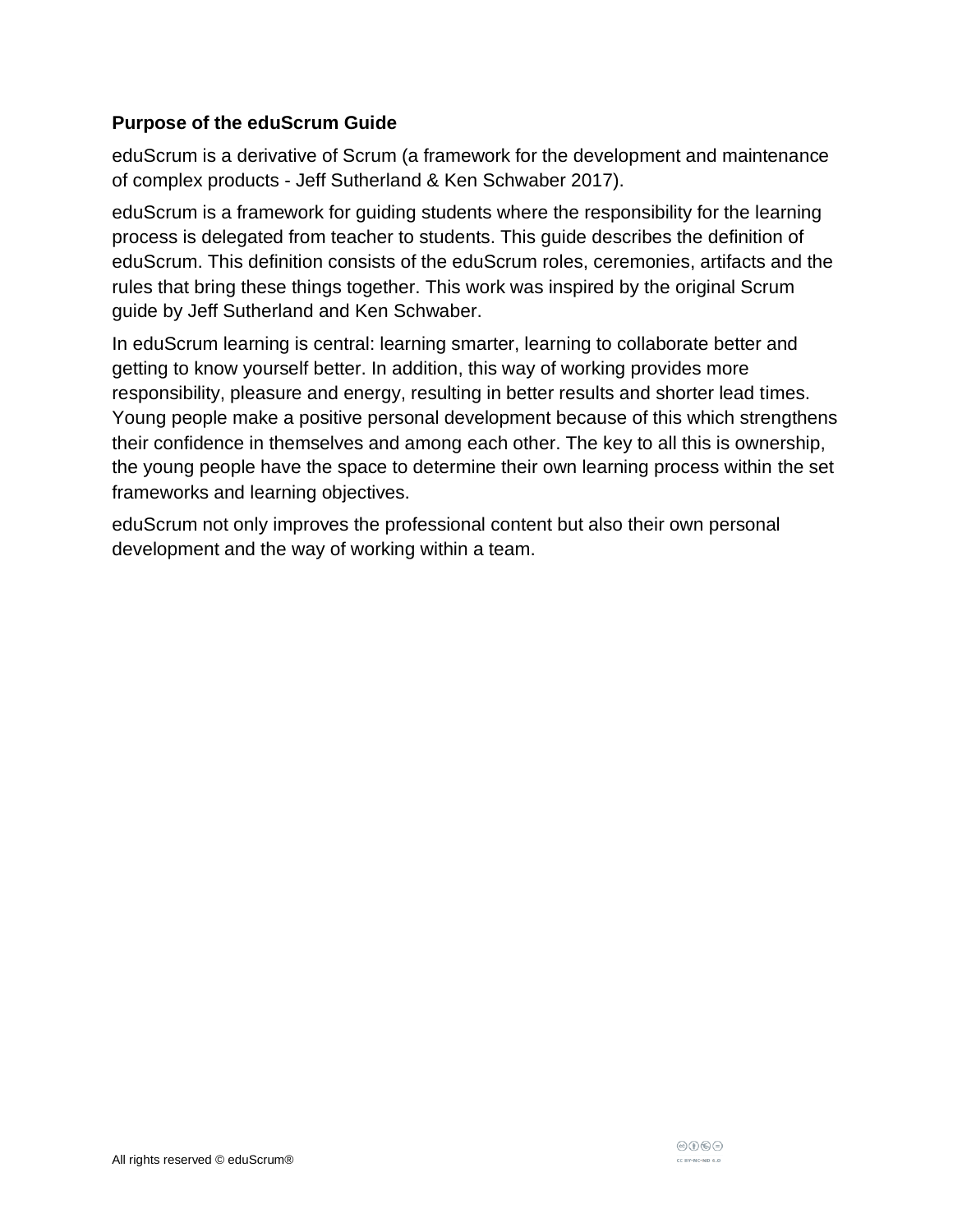#### **eduScrum Overview**

eduScrum is a framework within which teachers and pupils tackle complex, challenging problems and pursue learning goals of the highest possible value in a productive and creative manner.

eduScrum is:

- Lightweight
- Easy to understand
- Difficult to master

Mastery of eduScrum is difficult, because it only prescribes the "Why" and the "What" and not the "How". eduScrum is not a process or technique for supervising students; it is a framework within which you can use the various processes and techniques. Students have the freedom to decide, which requires teachers with an agile mindset. Within eduScrum, the emphasis is on organizing and performing their work within the set time frame and learning objectives. Furthermore, eduScrum focuses on continuous improvement: inspection and adaptation through retrospectives. This provides insight into the effectiveness of the planning and the chosen approach of students so that they can improve themselves.

When working with eduScrum the quality (with regard to the subject, collaboration, and personal development) is constantly evolving during the school year. Students experience high ownership of their work, and as a result take great pride in the quality of their work. Ownership in combination with continuous improvement leads to higher quality. This is achieved by conducting reviews and retrospectives. In a review it is mainly about the "What" have you done (subject-related) and the retrospective examines both the content of what they have to deliver (subject-related) and personal development. This concerns the cooperation, use of personal qualities of yourself and the qualities of the team.

#### **eduScrum Framework**

The eduScrum framework, such as the Scrum framework, consists of teams and their associated roles, ceremonies, artifacts and rules. Each component within the framework serves a specific purpose and is essential for the use and success of eduScrum.

Specific implementation strategies for using the eduScrum framework may differ and are not described in this guide.

The eduScrum rules connect the ceremonies, roles and artifacts related to the interaction between them. The eduScrum rules are described throughout this text.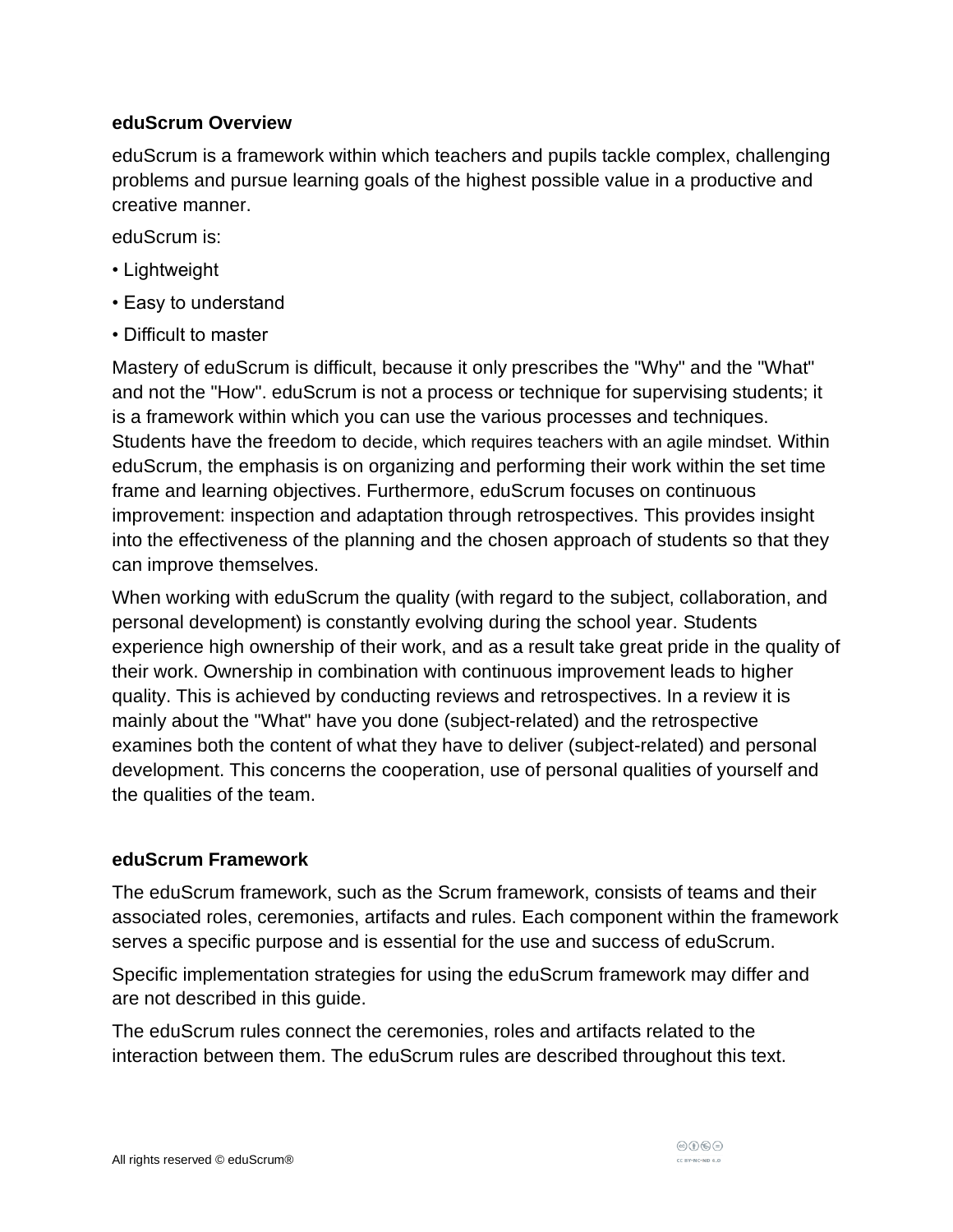#### **eduScrum Theory**

eduScrum, like Scrum, is based on the theory of empirical process control, or empiricism. Empiricism assumes that knowledge arises from experience and making decisions based on what is known. eduScrum uses an iterative, incremental approach to optimize the feasibility of learning objectives and to manage risks.

Three pillars form the foundation of every implementation of empirical process control: transparency, review and adaptation.

#### **Transparency**

Significant aspects of the process must be visible to those responsible for the result. Transparency requires that these aspects are defined according to a common standard so that observers have a common understanding of what is being seen. For example:

• A common language related to the process must be shared by all participants;

• A common definition of "Ready" must be shared by those who perform the work and those who accept the working product.

Within eduScrum the focus is on adding value, in which value can be understood as the total of individual learning performance (s), personal development and collaboration. The eduScrum framework is therefore intended to make information transparent and thereby support the learning process. Transparency is needed to help students make the right decisions and thereby maximize value.

#### **Inspection** (Review)

eduScrum users must frequently review (inspect) the eduScrum elements and the progress towards the learning objectives, in order to detect undesirable deviations. The review moment may not be so frequent that the reviews get in the way of work. Reviews are most useful when they are carefully performed by both the team and teachers, where the work is done (the classroom or practice room).

#### **Adaptation**

If a student or teacher determines that one or more aspects of a process are not feasible and / or that the result will be unacceptable, the (partial) planning or work in progress will have to be adjusted. An adjustment must be made as quickly as possible to limit further deviations.

eduScrum prescribes six formal occasions for review (inspect) and adapt, as described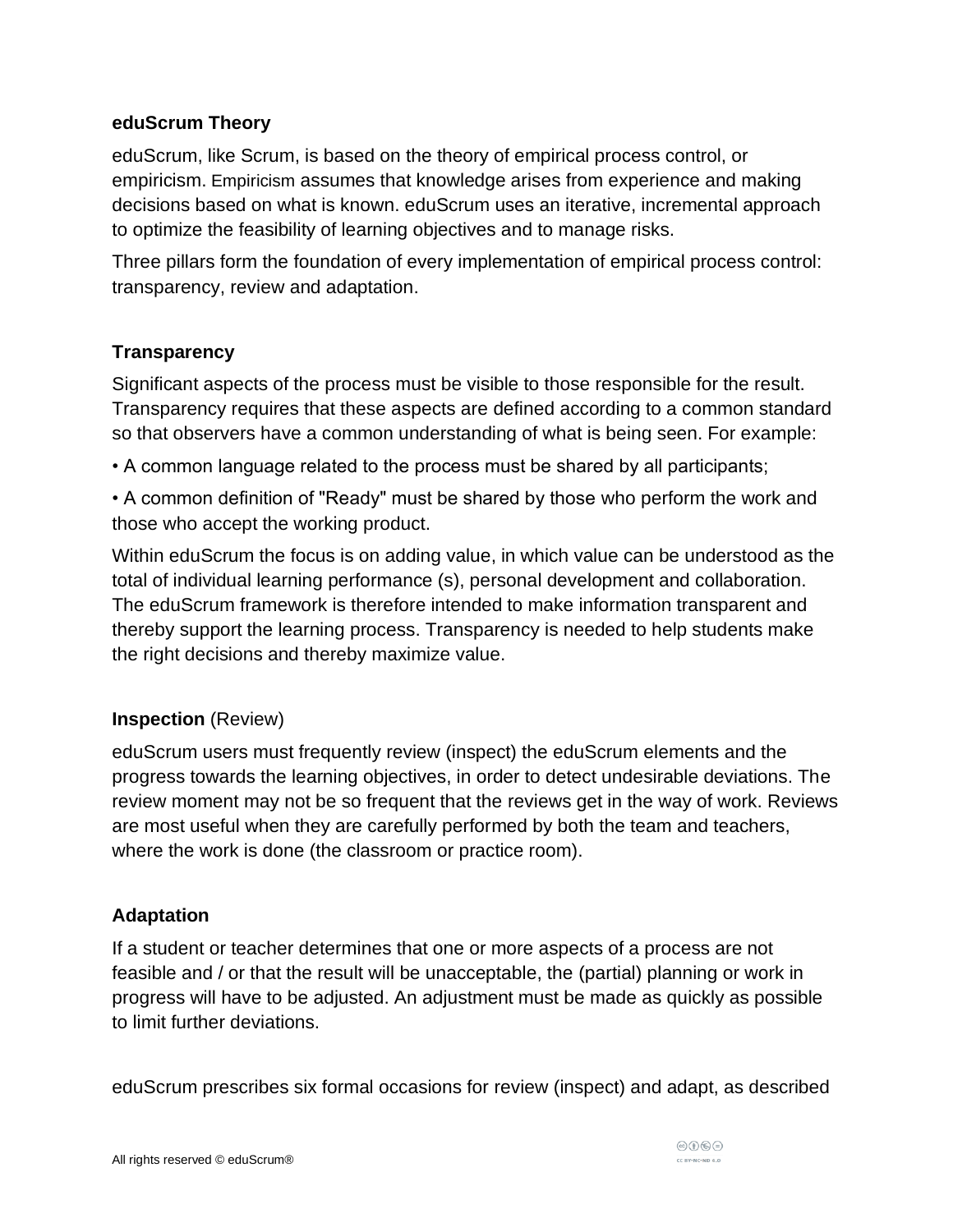in the eduScrum ceremonies section of this document.

- team formation
- sprint planning meeting
- standup
- sprint review
- sprint retrospective
- personal reflection

#### **The eduScrum Team**

The eduScrum Team consists of Product Owner, eduScrum Master (team captain), and the team. The teacher fulfills both roles and decides on the why and what. The teacher shares the role of eduScrum Master with a student from each team, which we call team captain.

The student teams consist of four to six students. One of the students of the team fulfills the role of eduScrum-Master, which we call team captain.

Student teams are self-organizing and multidisciplinary. Self-organizing teams choose how they can best perform their work, rather than being told by someone outside the team. Multidisciplinary teams have all the skills needed to perform the work. The teams put themselves together based on skills and personal development areas. Although the team itself is responsible for the result and in that sense is independent, they are allowed to use the insights and information of other teams. Stimulating teamtranscending collaboration is therefore encouraged. The team model in eduScrum is designed for optimum independence, collaboration, safety, flexibility, creativity, motivation and productivity.

Student teams provide iterative and incremental learning products, whereby opportunities for review / feedback and adjustment are maximized. Incremental deliveries of a "Done" learning product ensure that a potentially good result with regard to the learning objective is always achievable.

#### **The teacher**

The teacher actually has a hybrid role of Product Owner and eduScrum-Master (with the goal to turn this over to the student team captain). As Product Owner and eduScrum-Master the teacher is responsible for determining the learning objectives to be achieved and their assessment, monitoring the eduScrum process and facilitating the learning process of the individual students of the Student teams; such as referring to subject matter, answering questions and referring to examples. In addition, the teacher is also responsible for encouraging cross-team collaboration. Exactly how this is done differs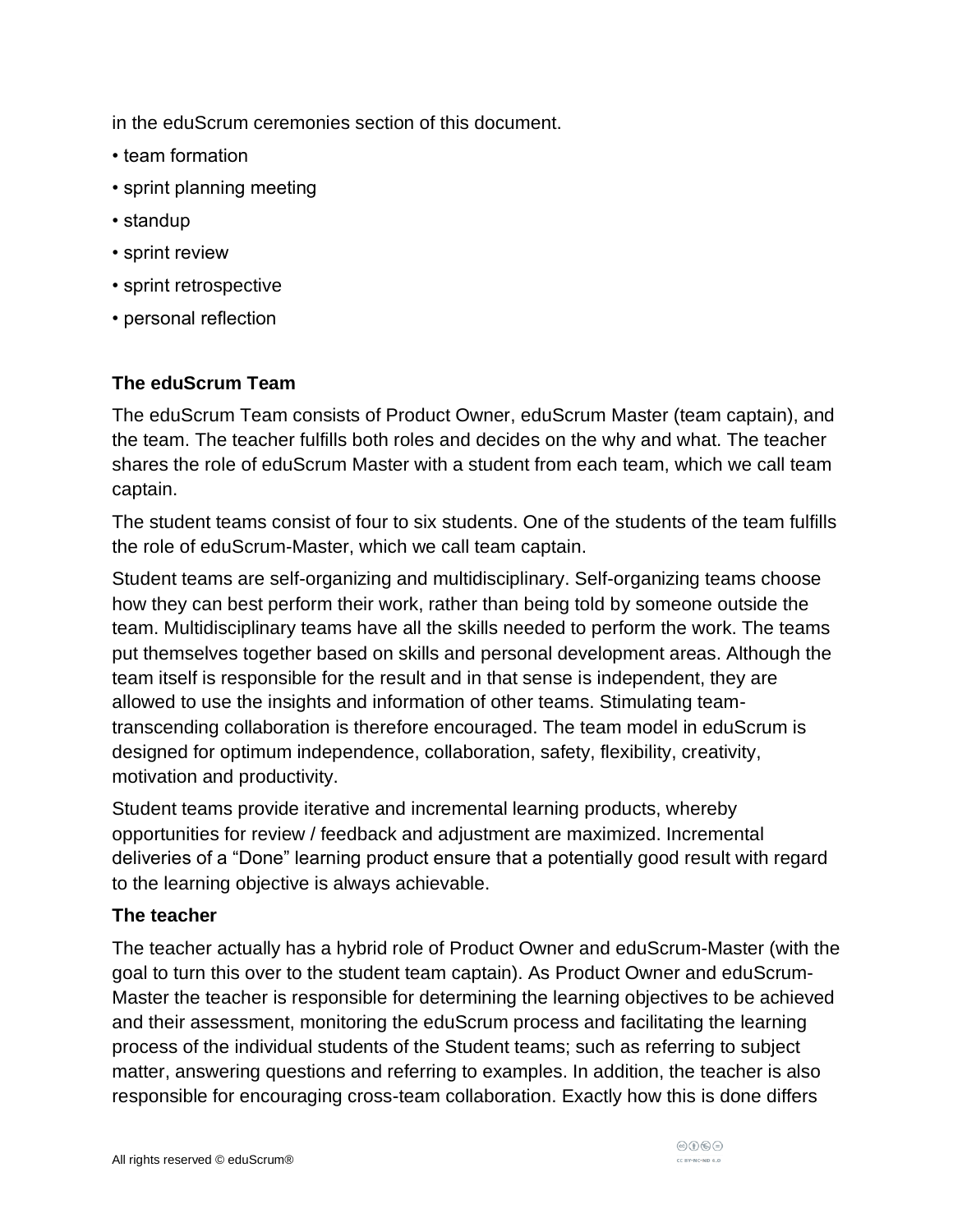enormously across organizations, student teams and individuals.

The teacher:

- 1. determines WHAT and WHY to learn
- 2. monitors and improves the quality of the academic learning outcomes

3. tests and assesses the academic learning outcomes and monitors personal development

4. has different roles

#### **1. Determine WHAT and WHY to learn**

The teacher is closest to the output and accountability side of education and is therefore responsible for measurable educational outcomes; such as test results, transition results, exam results. The teacher ensures that the various stakeholders are satisfied with the academic results: students, parents, board, inspection of education.

That is why the responsibility for WHAT and WHY is to be shared and agreed by the teacher and the students. In order to monitor the quality of the learning outcomes, the teacher will determine the Celebration Criteria prior to a period, such as the minimum score for tests, forms of presentation and their size, etc.

#### **2. Monitor, test and improve the quality of the academic learning results.**

In addition to determining what is being learned, the teacher will also have to monitor, test and improve the quality of the learning outcomes. For this he has Celebration Criteria at his disposal, which are the requirements the assignments or projects must meet.

#### **Celebration Criteria**

To be able to monitor the quality of what has been learned, the teacher uses a number of Celebration Criteria that are established in advance and shared with the student team. These Celebration Criteria consist of, for example, requirements for the tests, forms of presentation and their scope, rubrics, but also deadlines and other preconditions for the work to be delivered. The team is responsible for ensuring that the Celebration Criteria are met. The team members set up tasks and activities themselves to ensure that the Celebration Criteria can be met. The students can also add their own Celebration Criteria to their own project and / or product. Similar to when teachers and students co-construct a rubric.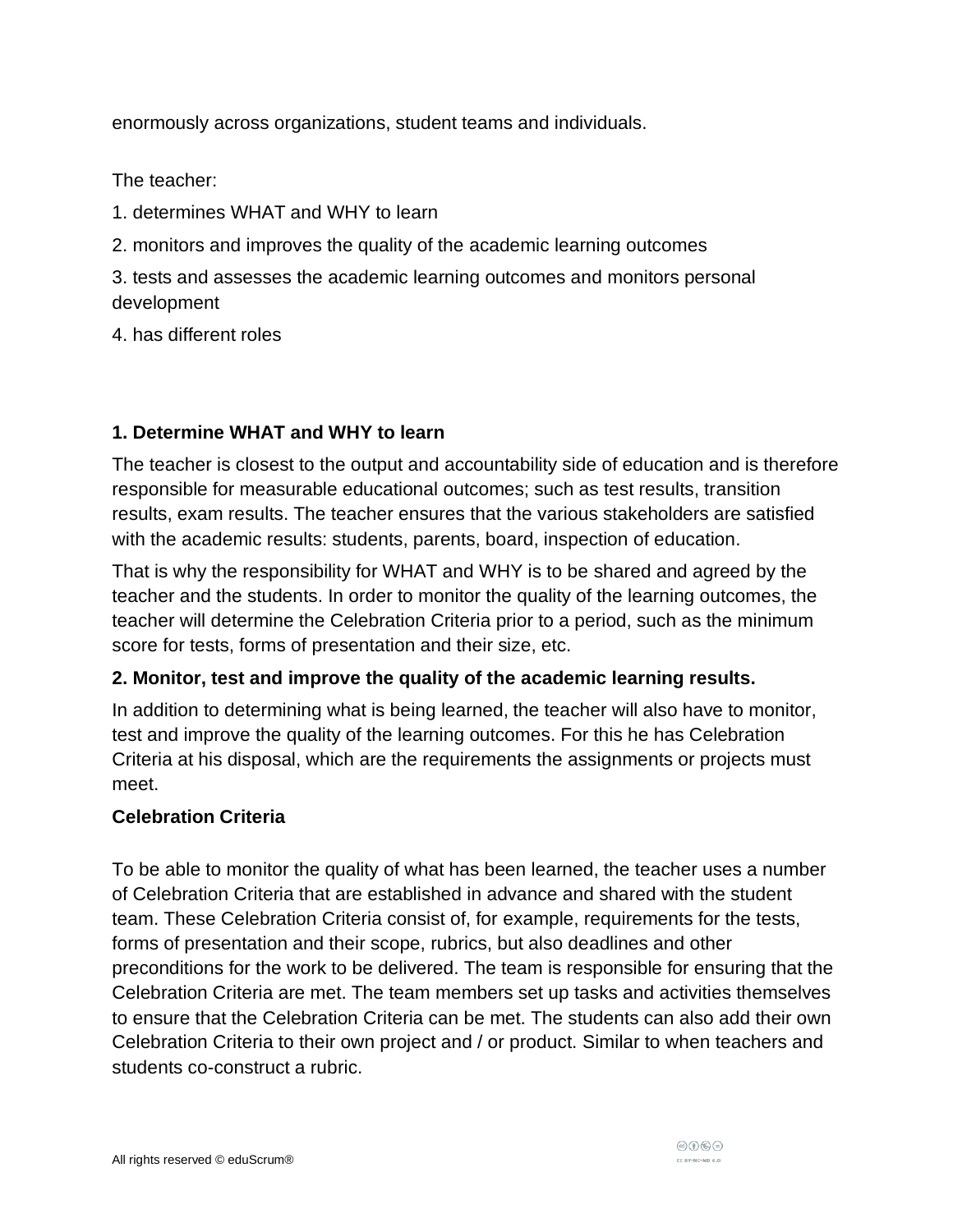#### **3. Testing professional results and assessing personal development**

As a teacher you evaluate, on behalf of the stakeholders (parents, school management and students), the quality of the academic outcomes and personal development. The teacher tests and assesses both the individual students (for example with a test, written paper, presentation, project artifact) and the teams (for example by evaluating a team assignment).

The teacher is the only person responsible for the content of the program.

The content of the program includes:

- Initially explaining eduScrum to the students
- Setting the sprint objectives; in other words what are the learning objectives of the sprint in question.

• Establishing and explaining the Celebration Criteria; Clearly explain what the criteria are that determine whether a learning objective has been achieved so that the teams can work independently (experiments, papers, presentations, etc.).

• Facilitating the student team; In addition to clear learning objectives and Celebration Criteria, it also provides references to lesson and background material and is available for questions.

• Ensuring that the eduScrum process is followed.

With projects, students have the freedom to set their own learning objectives within the curriculum. They determine their own why, how and what. In that case, the teacher still remains responsible for the final Celebration Criteria, but the relationship with main goals and attainment targets is freer.

The teacher is a coach and a serving leader for the student teams. The teacher is also responsible for propagating the eduScrum philosophy. The teacher makes sure that eduScrum is correctly understood and executed and therefore focuses on the way of working and collaboration of all student teams in a class. He or she does the following:

- Explains what eduScrum is, its importance and how it works.
- Ensures a good team composition based on additional qualities.
- Ensures that the eduScrum process is followed by the teams adhering to the eduScrum theory and rules.
- If necessary, takes over the process by giving extra explanations, demonstrations, positive feedback and the like.
- Stimulates a positive learning environment by encouraging fun, energy and involvement (can be transferred or shared to team captain).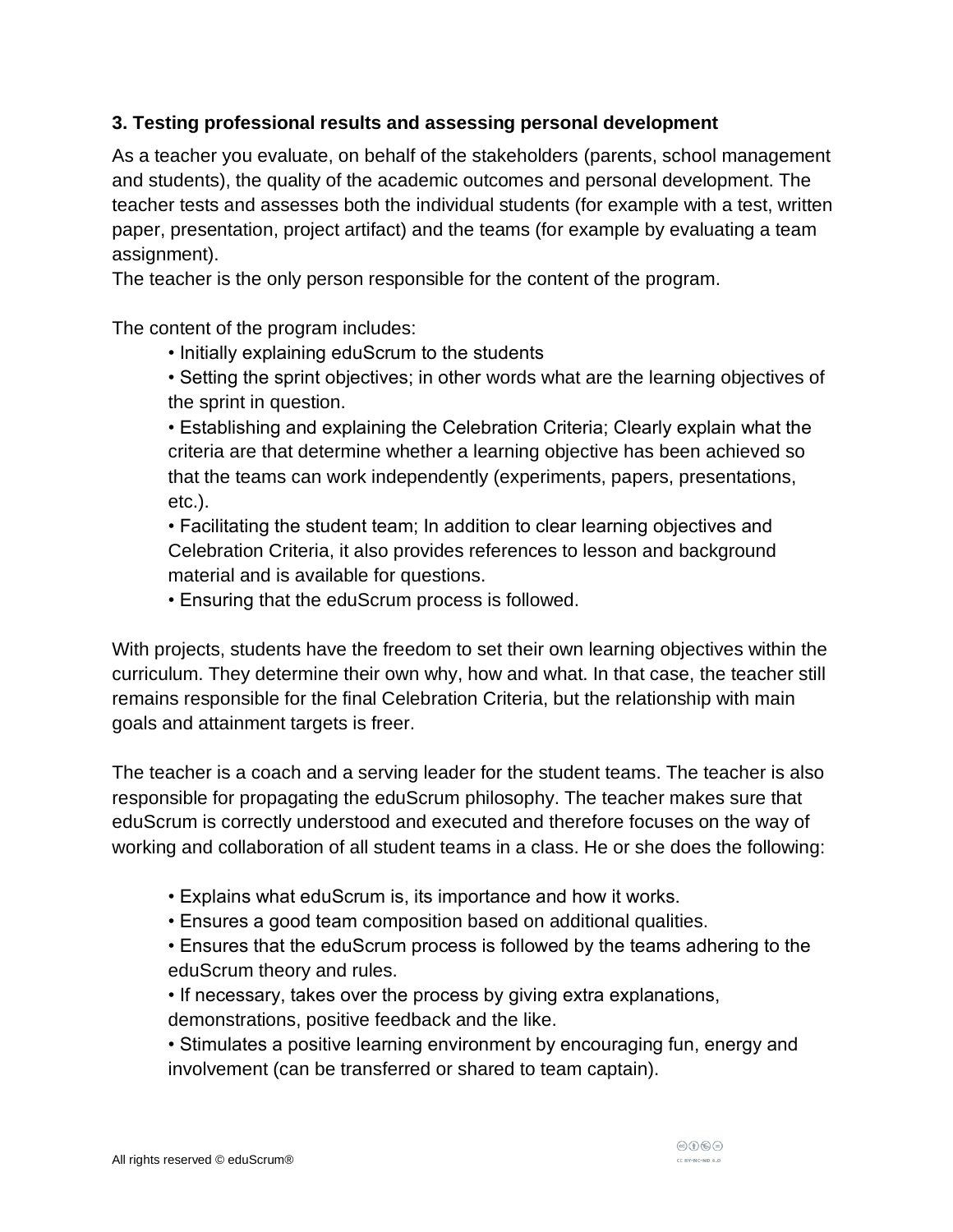• Protects the team from external disturbances (can be transferred or shared to team captain).

• Encourages teams to deal with disruptions and difficulties quickly and independently. Disruptions or difficulties that are too great for the teams to pick up independently are picked up by the teacher (can be transferred or shared to the team captain).

The teacher is also responsible for coaching and supervising the students who play the role of team captain within their team. The teacher also encourages cross-team collaboration, after all the teams can learn a lot from each other's mistakes and successes.

## **The student team**

The student team consists of independent students who do the work together in order to achieve the set learning objectives at the end of the sprint in accordance with the Celebration Criteria. The members are jointly, as a team, responsible for meeting the Celebration Criteria.

The student teams are structured and provided with powers by the teacher so that they can organize and manage their own work. This greatly improves effectiveness and efficiency, but also the learning experience and personal growth (being effective is doing the right things. Being efficient is doing things well).

Student teams have the following characteristics:

- They are self-organizing. Nobody (not even the teacher) tells the student team how to achieve the learning objectives.
- The Student teams are multidisciplinary, with all the necessary skills and personal development areas to be able to achieve the learning objectives as a team and to be able to develop themselves personally;

• Student team members may have specific skills or focus areas, but responsibility lies with the student team as a whole;

• The team members can decide for themselves whether they want to use their qualities or develop new areas;

• The student team monitors its progress and quality level itself, among other things, based on the Celebration Criteria and the work agreements (Definition of Doing & Definition of Fun).

#### **Student team size**

The optimal team size is small enough to remain workable and large enough to deliver significant work. The rule of thumb is: teams of four or five members. Less than three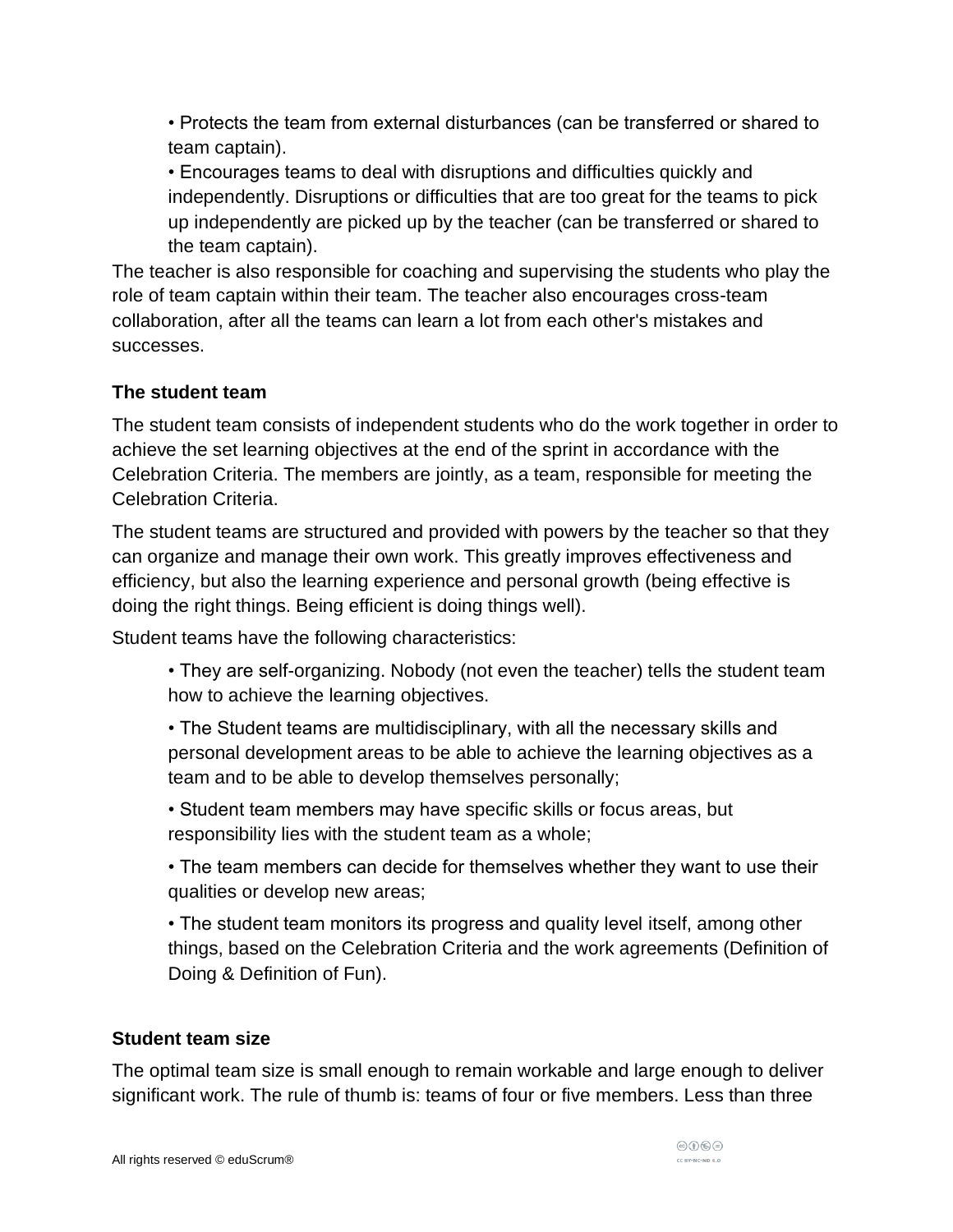students of team members means that interaction decreases and skills are insufficiently represented. Larger than six members in the team requires too much coordination. Large teams generate too much complexity to be controlled by an empirical process.

#### **The team captain**

Within the student team, one of the members plays the role of team captain. The team captain is not the boss and also a working member of the team. He or she ensures that the team can perform optimally - but without being above the team, they are first and foremost an equal team member.

Within eduScrum, the team captain is a more limited role than the role of Scrum Master within Scrum. This is because different tasks and responsibilities that would be part of the Scrum Master role are assigned to the teacher. As team captains have more experience, they can take on more responsibilities from the teacher, which means that the teacher's total responsibilities gradually decrease.

The role of team captain is fulfilled during the team formation at the start of the first sprint. The team captain is designated by the teacher or chosen by the students. Then, depending of the process used for team formation, the team captains choose their team members based on complementary qualities.

Within the student team, the team captain is responsible for the "Flap". The "Flap" is the visual board that makes the work and agreements of the team visible. The team captain ensures that the "Flap" is available when needed and that it has been updated. However, the final work is the responsibility of the entire team. In addition, the team captain provides support to the teacher and the student team.

The interpretation of the team captain role is in principle the responsibility of the teacher. However, as teams get better, more responsibilities can be delegated to the team captain.

#### **Team captain support to the teacher**

The team captain supports the teacher in various ways, including:

- making progress transparent;
- making the "Flap" available;
- and ensure that it is updated.
- Facilitating eduScrum ceremonies when requested or required.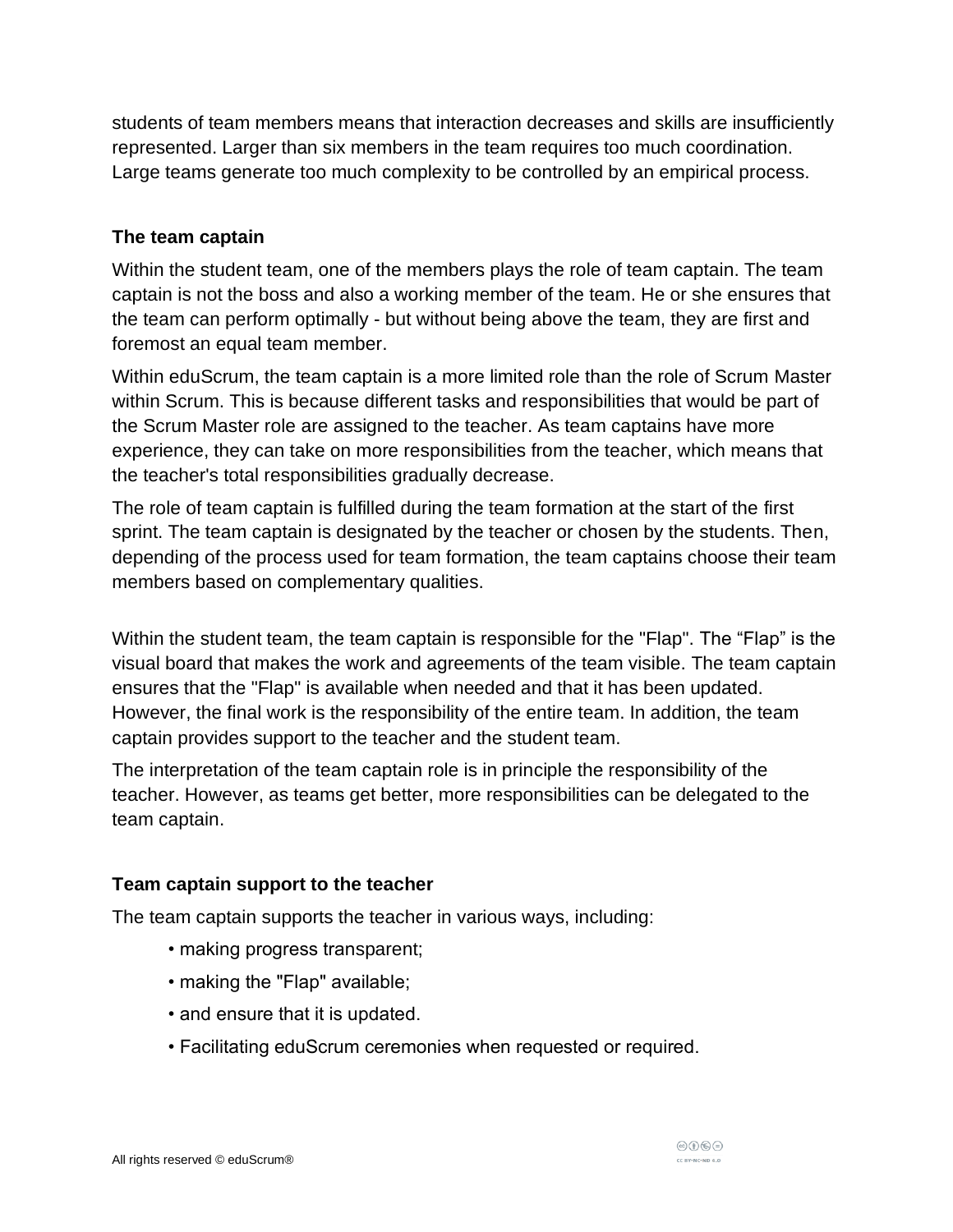#### **Team captain support to the student team**

The team captain supports the team in various ways, including:

• initiating the removal of impediments in the progress of the team;

• making the progress transparent by making the "Flap" available and ensuring that it is updated.

• ensuring that eduScrum is performed correctly (initiating and facilitating eduScrum ceremonies, performing the ceremonies correctly and using the instruments correctly.

• initiating cross-team collaboration.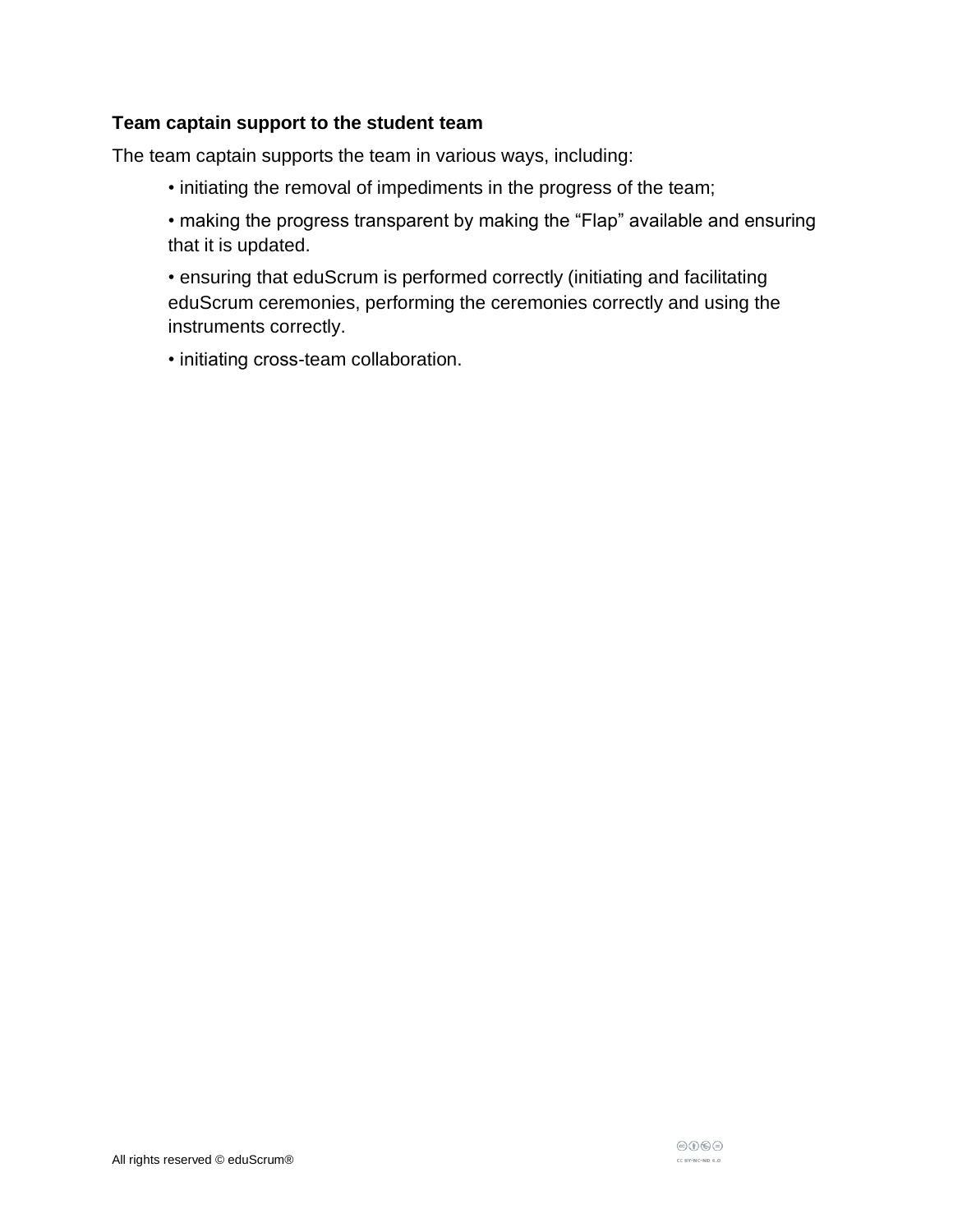#### **eduScrum Ceremonies**

Prescribed ceremonies are used within eduScrum to create regularity and predictability. eduScrum uses timeboxes during ceremonies, so that every event is limited to a maximum duration. This ensures that the time is used efficiently.

Unlike the sprint itself, which is a container for all other ceremonies, every event in eduScrum is a formal opportunity to review and adjust something. These ceremonies are specifically designed to enable critical transparency, inspection and adapt. Failure to carry out one of these ceremonies results in a reduction in transparency and is a missed opportunity for review (inspect) and adjustment.

#### **The sprint**

The heart of eduScrum is a sprint, a composite set of learning materials that ensure that the learning objectives are achieved. A sprint can be a context-rich lesson series, a project, a chapter from a book and so on. In general, a sprint will coincide with the length of a semester or period, although this is not a requirement.

A sprint has a pre-set time box (period) of approximately seven weeks. That depends also on then school and class schedule When a longer sprint length is used, it becomes more difficult for student teams to oversee complexity and to plan well.

Some teams, especially recently started teams, have difficulty planning the entire sprint ahead. They can then plan outlines at the start of the sprint and supplement the planning in more detail during the sprint.

The sprint starts with a sprint planning meeting and team formation. The teams decide for themselves what they will do during this period. The student teams always determine HOW themselves.

The sprint consists of:

- Sprint planning meeting including team formation
- Stand-up, at the start of each lesson
- Executing assignments and tasks
- Sprint review
- Sprint retrospective and personal reflection

During the sprint:

• The composition of the student team remains the same;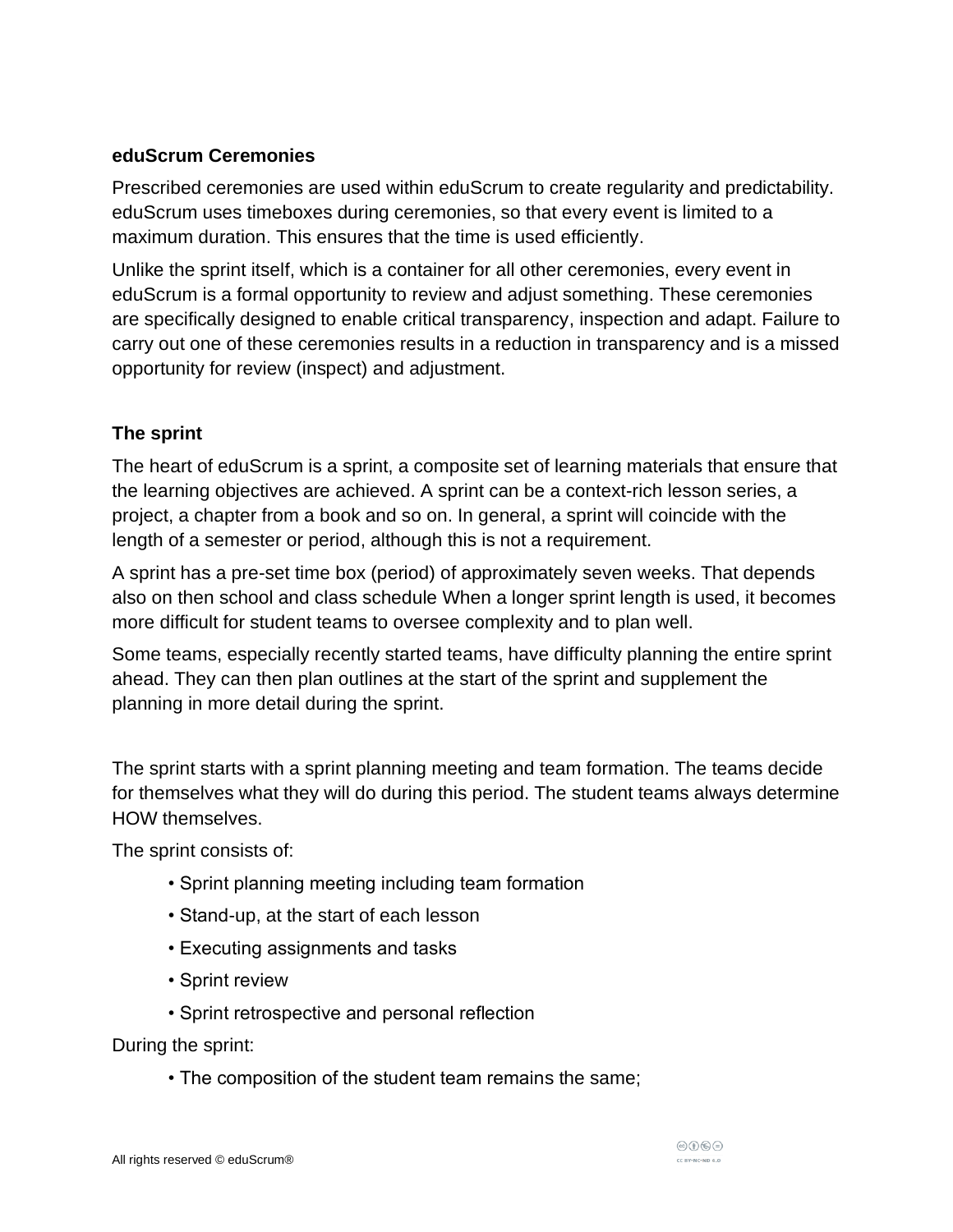- The assignment remains the same.
- May the quality be clarified and renegotiated between teacher and student team as more is learned.

The sprint ends with a retrospective by checking the completed work and determining improvement actions. Interim reviews take place to adjust and improve their part of work (if necessary). During the sprint, the teacher regularly checks whether the teams are still on course with regard to the intended results. In some cases, an additional fixed and recurring appointment is made for this within the sprint. As in Scrum, we have the motto "test within the sprint" within eduScrum, which we call reviews. The teacher regularly emphasizes that the work delivered must be tested by the team itself. The student teams may devise all sorts of methods at their own discretion to do this by, for example, hearing each other, coming up with questions, games and quizzes. During the sprint the teacher keeps an overview of the progress of the teams. For this he uses the Run Up Chart and the "Flap".

#### **Abort a sprint**

Unlike traditional Scrum, a sprint cannot be aborted within eduScrum. It is, however, possible that extra assignments (scope) are provided to still achieve the desired result. This, just like breaking a sprint, will only happen in exceptional cases. As a teacher you can also insert central explanation moments in order to achieve the desired result. This is possible for all teams centrally or per individual student team.

#### **Sprint planning meeting**

The sprint planning meeting is held at the start of the sprint. This meeting consists of 3 parts, namely; Team formation, Learning objectives and Work planning.

#### **Team formation**

In addition to the Scrum Ceremonies, eduScrum also has two extra ceremonies, one of which is team formation. Within eduScrum, careful team formation based on qualities and skills is a precondition for better learning performance. The work that needs to be done is diverse and assumes that the team must have as many qualities, knowledge and skills as possible

The following criteria are important to arrive at a good composition of teams:

• qualities of team members are complementary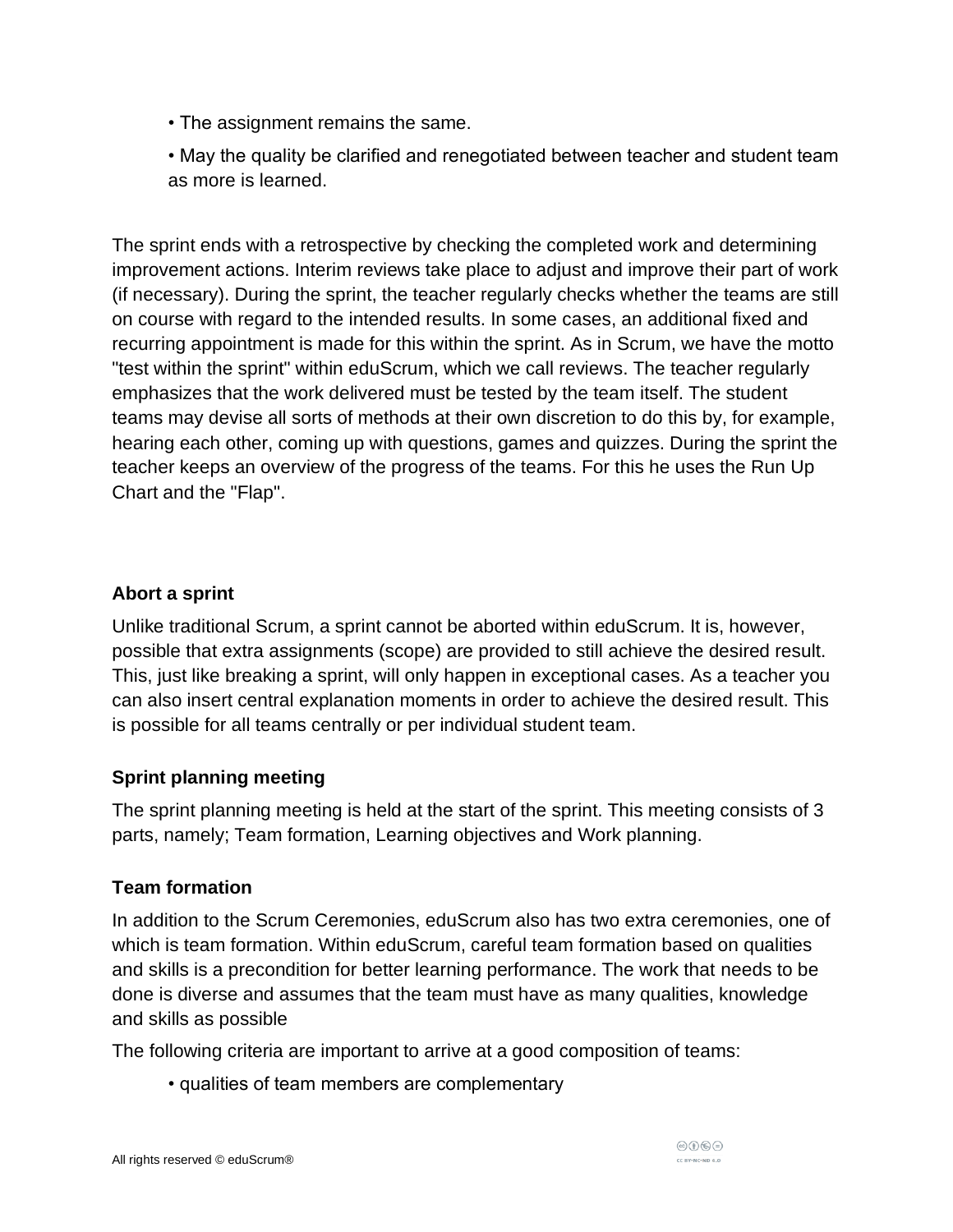- balanced gender distribution
- teams could be change for each assignment
- composition based on friendship is undesirable

At the team formation ceremony, the team captain is first designated by the teacher or chosen by the class. They then choose a team of people with additional qualities. The team formation ceremony is part of the timebox "sprint planning".

#### **Learning objective**

The learning objective gives the student team the necessary flexibility with regard to what is delivered in the sprint. The teacher indicates what he expects from the team at the end of the sprint; the learning objective is therefore mainly subject-specific and forms part of the core objectives as formulated by the government.

While working, the student team keeps an eye on the learning objective. Assignments and tasks are performed to achieve the learning objective. If the work turns out to be different from what the student team expected, they will work together with the teacher to restructure the tasks and assignments in such a way that the learning objective can still be achieved.

The learning objective is part of the core objectives and can therefore be seen as a milestone in the progress of the students (teams).

#### **Work planning**

The work to be performed during a sprint is planned during the sprint planning meeting. Making this plan is a joint effort by the entire student team.

First of all, the teacher offers an overview of the assignment, the number of lessons, how many lessons a sprint lasts, when the central moments are, submission date, assessment models and the like. He therefore sets out the framework within which the students can exercise their ownership and draw up their planning.

The sprint planning meeting is a meeting within a timebox of two hours for a sprint of approximately 2 months. This timebox also applies to shorter sprints.

The sprint planning meeting answers the following questions respectively:

- What is expected from the student team in the next sprint; what is the learning objective, which subject matter is treated, what are the Celebration Criteria and which planning dependencies are there?
- What needs to be done to achieve the learning objective, in which order and by whom?

The teacher presents the learning objective (s) to the student team and explains this so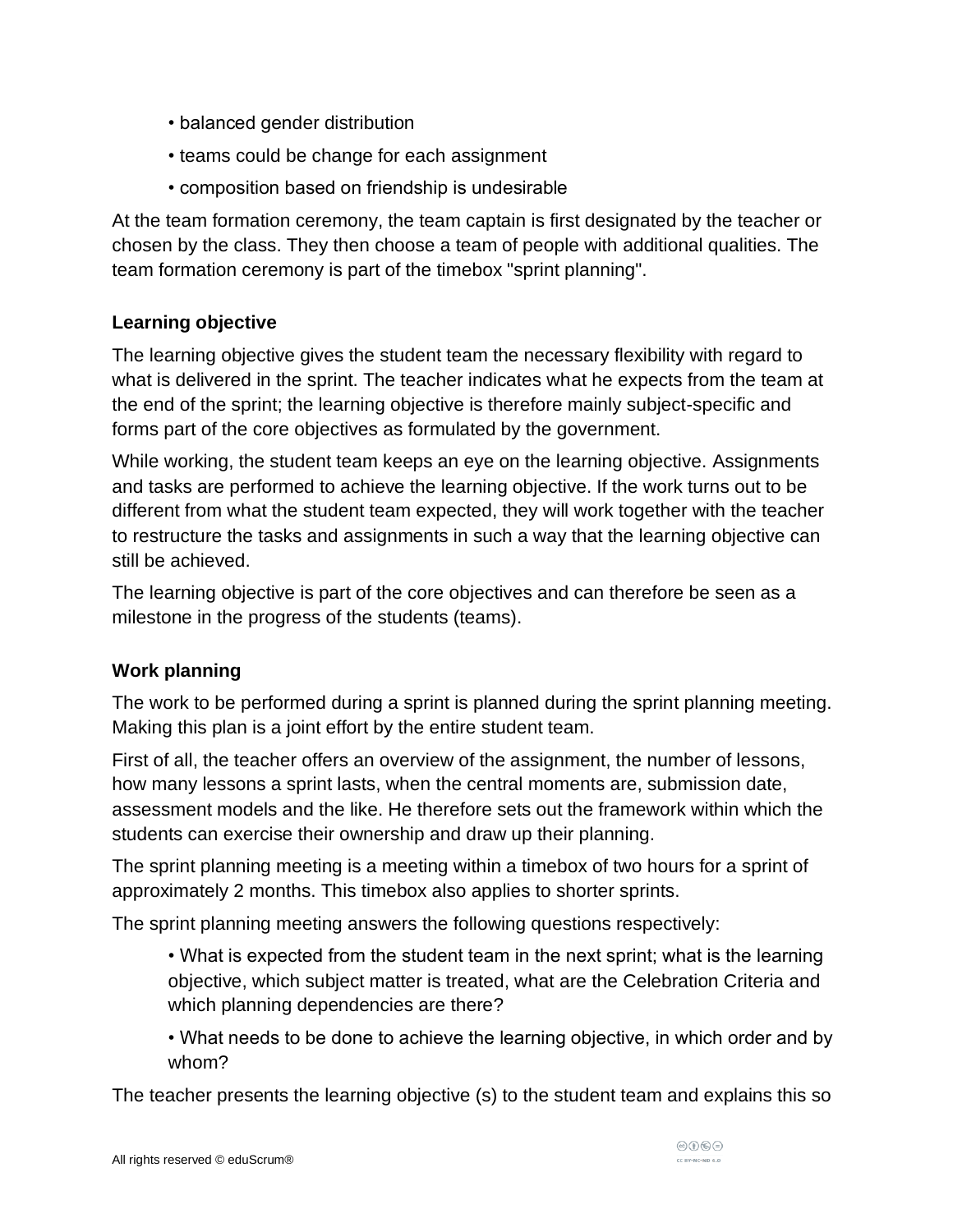that the entire student team has a good idea of what is expected of them during this sprint. The learning objectives must be explained in such a way that the student team can work out the learning objectives independently in a joint planning session for the coming sprint.

After the teacher has explained the learning objectives, it is up to the student team to map the required work. The team is primarily responsible for the scope of tasks and components.

As soon as it is known what needs to be done, the student team starts to organize the tasks and parts chronologically based on the teacher's own insight and Celebration Criteria.

Once all tasks and assignments have been arranged chronologically, the first subdivision of activities can take place. Only a first start is given during this planning session. After all, the process of reviews and adjustment leads to constant new insights and possibly also adjustments in the planning and work distribution.

At the end of the sprint planning meeting, the student team should be able to explain to the teacher how they intend, as a self-organizing team, to achieve the learning goal and achieve the expected increment (assignments and tasks).

# **Run up Chart**

With the Run Up Chart you can see the progress of work planning. The Run Up Chart is a graph with the number of available lessons on the horizontal axis, and the amount of work on the vertical. To estimate the total amount of work the teams goes through a process called "planning poker". In this process the team discusses each task and assigns a number of points to each task depending on the scope of the task. After assigning points to each task, all points are added up and the total amount of work is known. The team will now draw the Run Up Chart. The total number of points is on the Y-axis, the available lessons, meetings, weeks, etc. comes on the X axis. A line can be drawn to the end of the Sprint, when all the work is done. Dividing the total amount of points by the available lessons gives the team and indication of how much work they have to do in each lesson; the Velocity. Now the team knows how many points they need to score for each lesson to be ready on time.

During the stand up meeting at the beginning of a lesson tasks are declared "Done", the Run Up Chart is updated, and it becomes clear to the team and teacher whether they are still on course with the progress of the work.

# **Stand up**

The stand up is a five minute timeboxed event for the student team to synchronize activities and make a plan for the next meeting. The stand up takes place every class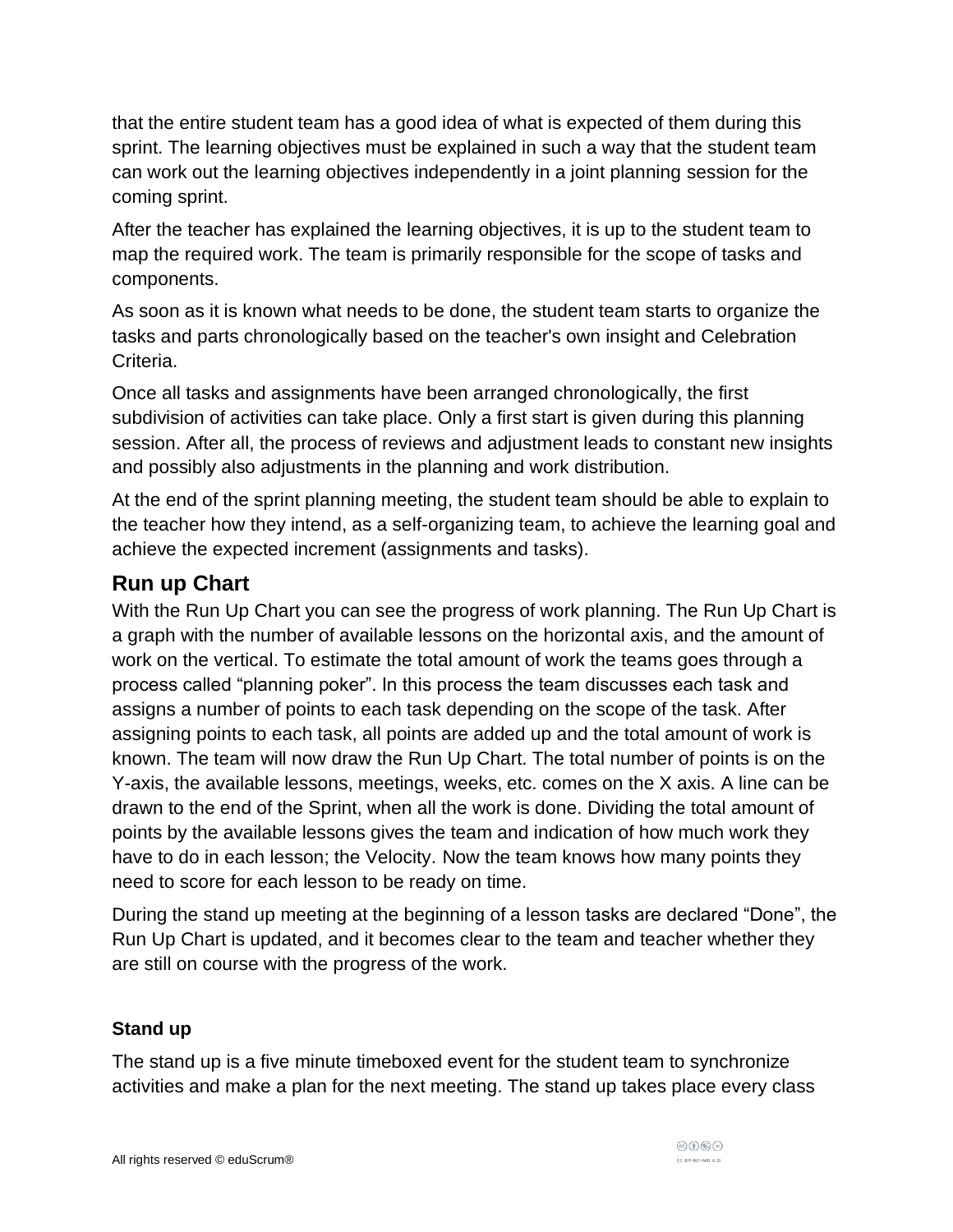meeting at the beginning of the meeting. This is done by check the work since the last stand up and predicting which work can be done until the next stand up.

The stand up is held at every meeting and at the same time, namely at the beginning, to reduce complexity and create regularity. During the meeting, each student team member explains the following:

- What have I done to help the team since the last lesson?
- What am I going to do this lesson to help the team?
- What are the obstacles that stand in the way of me or the team?

The student team uses the stand up to assess and monitor progress towards the learning objective, to reschedule the work and to make working arrangements. The stand up increases the likelihood that the student team achieves the learning goal with the best possible result. The student team must be able to explain to the teacher how they will work together as a self-organizing team to achieve the learning objective and what the work will be in the remainder of the sprint.

The team captain ensures that the student team holds the meeting, but the student team itself is responsible for carrying out the stand up. The team captain helps the student team to keep the stand up within the five-minute timebox.

Stand-ups improve communication, identify and remove developmental obstacles, highlight and promote rapid decision making and improve the student team's level of knowledge regarding the project. This is a very important meeting.

# **Sprint review**

The sprint reviews take place repeatedly during the entire sprint to keep the teams focused on the quality of the work they have to deliver at the end. In the meantime, the teams present what they have achieved during the entire assignment. These results are compared with the learning objectives. The form depends on the learning objective (s) and Celebration Criteria.

During the sprint it is important to apply review (inspect) and adjustment as often as possible, but not so often that the learning process is affected by this. In general it can be said that the more often you apply review moments and adjustment, the greater the chance of success. When reviews takes place and how it will be assessed, it is determined in advance with the student team at the start of the sprint (during sprint planning). This review moments helps the teams to assess where they stand with regard to the progress of the learning objectives to be achieved and to obtain as much feedback as possible on their interim results.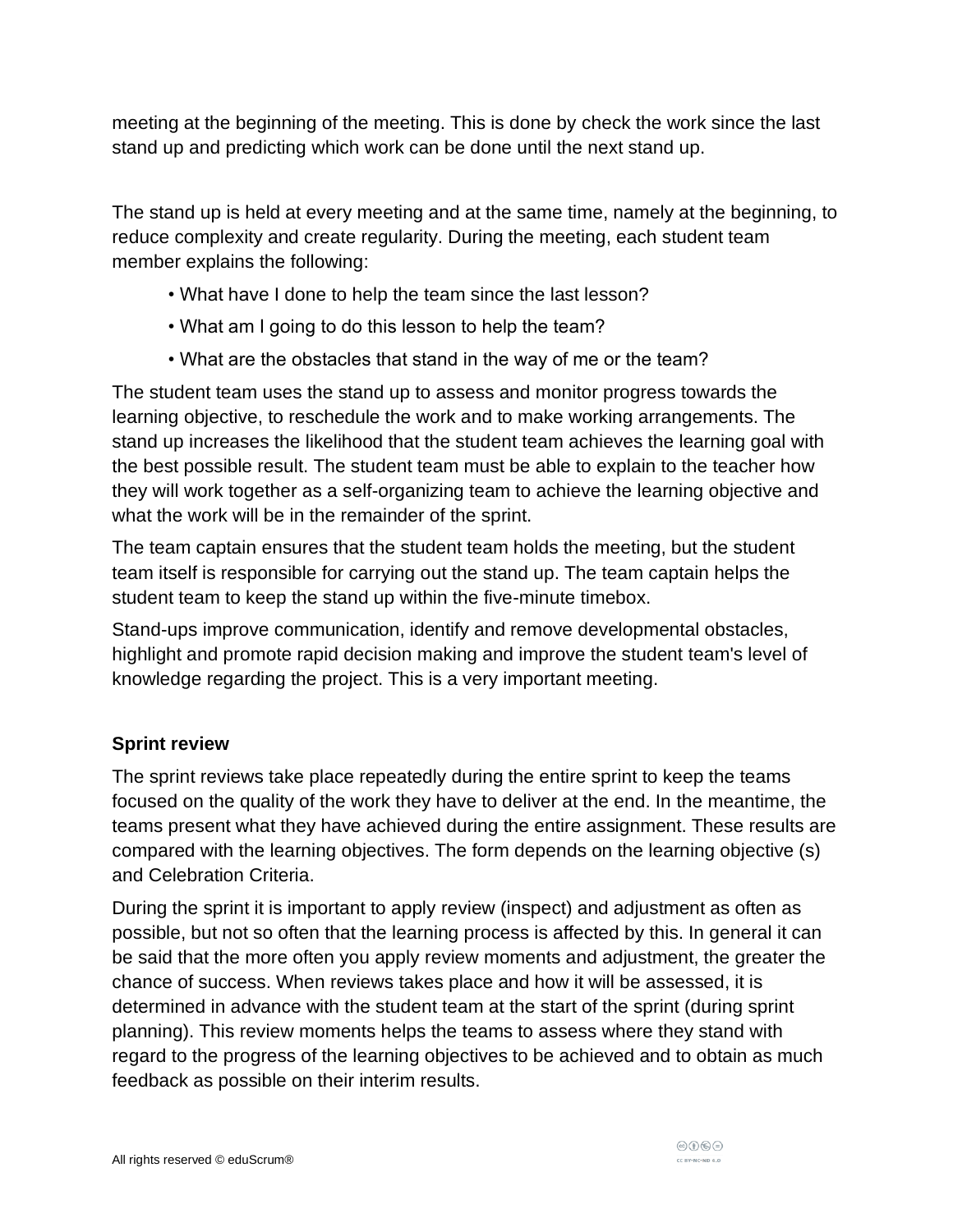# **Sprint retrospective**

The sprint retrospective is the moment for the student team where they look back on their delivered work and their personal and team development. The sprint retrospective is carried out as soon as possible after they have completed their final assignment and the figures for the final assignment are known. The retrospective must be carried out with sufficient depth so that the team as well as the individual members can use it to draw up a plan to improve themselves during the next sprint. Any delay of the retrospective is a potential missed opportunity to implement improvements for the teams and students in the subsequent sprint.

The purpose of the retrospective sprint is to:

- Looking back (review) how the last sprint went with regard to people, relationships, processes and tools;
- Identify and organize things that went well and potential improvements; and,
- Create a plan to implement improvements to the way the student team does its work.

The sprint retrospective consists of three parts;

1. the student evaluates the methodologies and methods used by the team and identifies points for improvement;

2. the student then evaluates his students' teammates on the basis of skills and points for improvement; and does this for himself.

3. and evaluate what they shouldn't do anymore.

As a result, the students learn to learn effectively and efficiently together. The retrospective is therefore a very important and essential part of eduScrum and should certainly not be missing in the eduScrum process. This takes place after the entire assignment has been done.

The student team answers the following four questions both individually and collectively:

- what went well?
- What can or must be improved?
- What should we no longer do?
- Which positive actions will we take with us to the next sprint?

# **Personal reflection**

Students get a lot of feedback from the retrospective. For example, they learn how other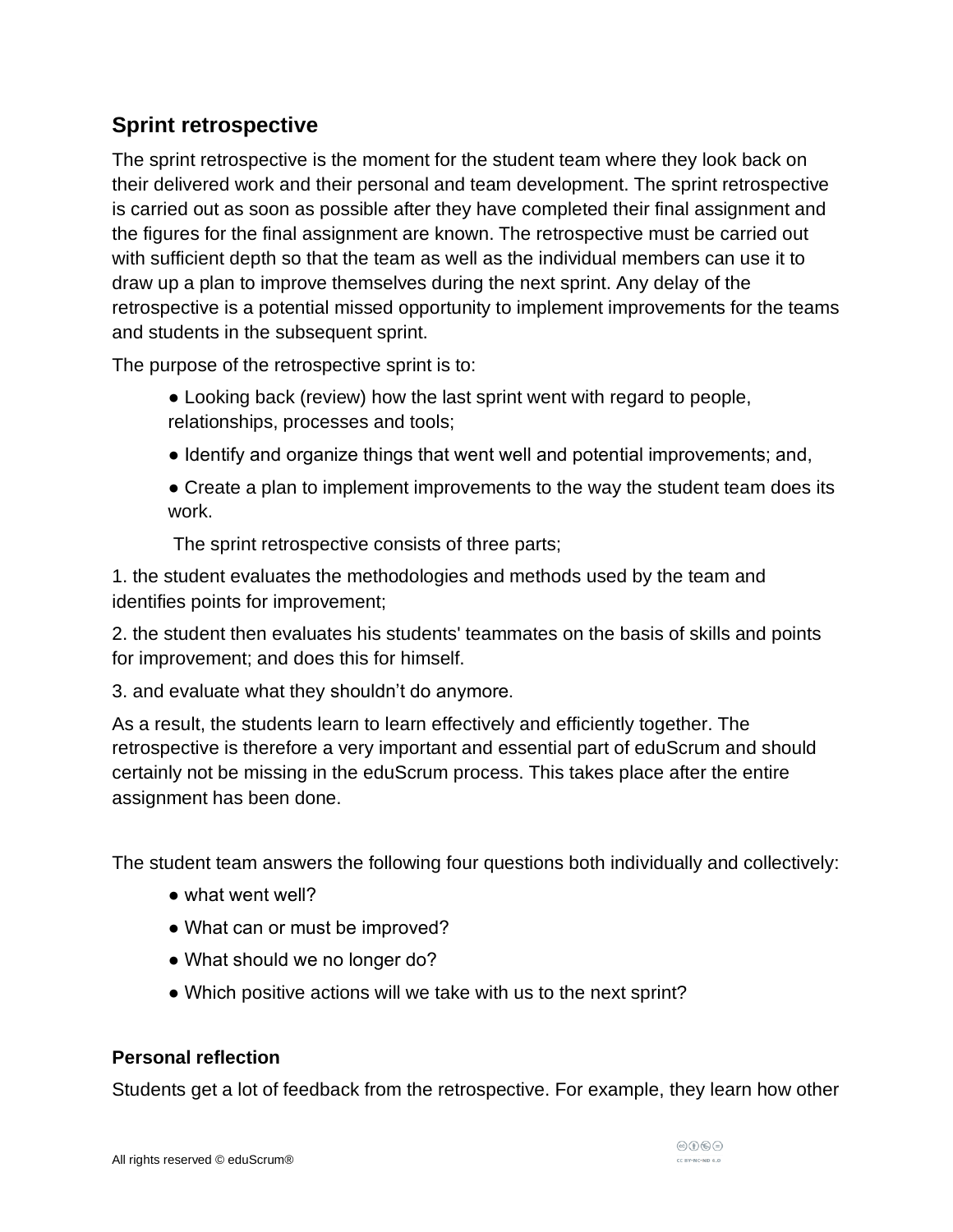people think about their work. Often that is good, and that is nice, then they are happy to get started. But they also learn to look critically at their own actions, where they can improve themselves. With this feedback they can get started doing something better next time!

Retrospective and personal reflection enable teams to work better together. They are hugely important steps in a process of constant improvement (Kaizen). In the beginning the student gets a lot of freedom to fill in review, retrospective and personal reflection. The teacher will coach to grow further in this. This way the eduScrum process not only gets better and better, but the student and even the teacher and also grow as a team player and as a person.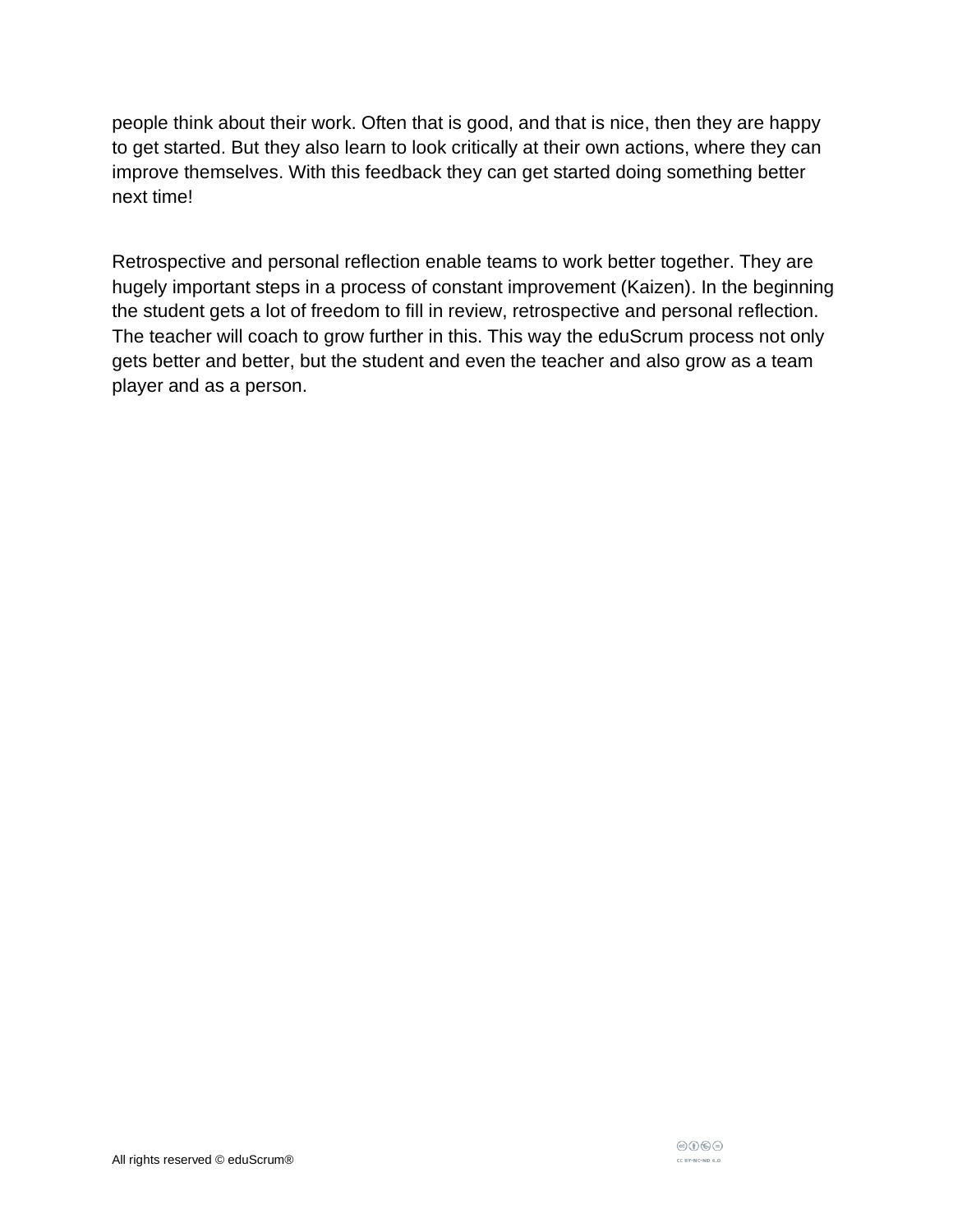#### **eduScrum artifact**

The artifacts of eduScrum represent work or value in various ways that are valuable for providing transparency for review (inspection) and adaptation. The artifacts that eduScrum defines are specifically designed for maximum transparency of key information needed to ensure that student teams can successfully achieve a "Ready" learning goal.

## **Content of the assignment**

The content of the assignment consists of different stories. Each story has learning objectives, Celebration Criteria and work forms that are in line with the core objectives as formulated by the government.

The "stories" are sub-topics that you have to do in the sprint, such as: making assignments, watching a movie, doing experiments, writing a report or preparing a presentation. Keep in mind who you are doing that for. That is often the teacher, but with a presentation or report it can also be 'the class' or 'your grandma' (making a report or a presentation for your grandma can be very nice, because you want to explain it very easily but still well). Every disorder leads to a number of tasks that you want to do. You determine which tasks that are exactly during the "planning meeting" (one of the ceremonies). Tasks are written on post-its and teams sometimes have 150 of them in the work stock (one or more A4 sheets on which they are stuck). In the planning meeting you are going to "play points" with which you assign a weight to each task. This way you not only know what you are going to do, but you also have an idea of how much effort that requires.

The teacher is responsible for the content and availability.

In contrast to Scrum, where the assignment is never complete, eduScrum knows the core objectives and the learning objectives in advance. The attainment targets are fixed, the learning objectives can vary but are often also known. However, the work forms will be constantly adjusted on the basis of advancing insight based on the "inspect & adapt" principle of Scrum. The assignment is dynamic in terms of working methods: it is constantly changing to make clear what the students need to work together effectively and to understand the subject matter.

The assignment is ordered on the basis of the learning program, the learning objectives and stories must be in line with the umbrella learning program imposed by the government.

# **The "Flap" (eduScrum Board)**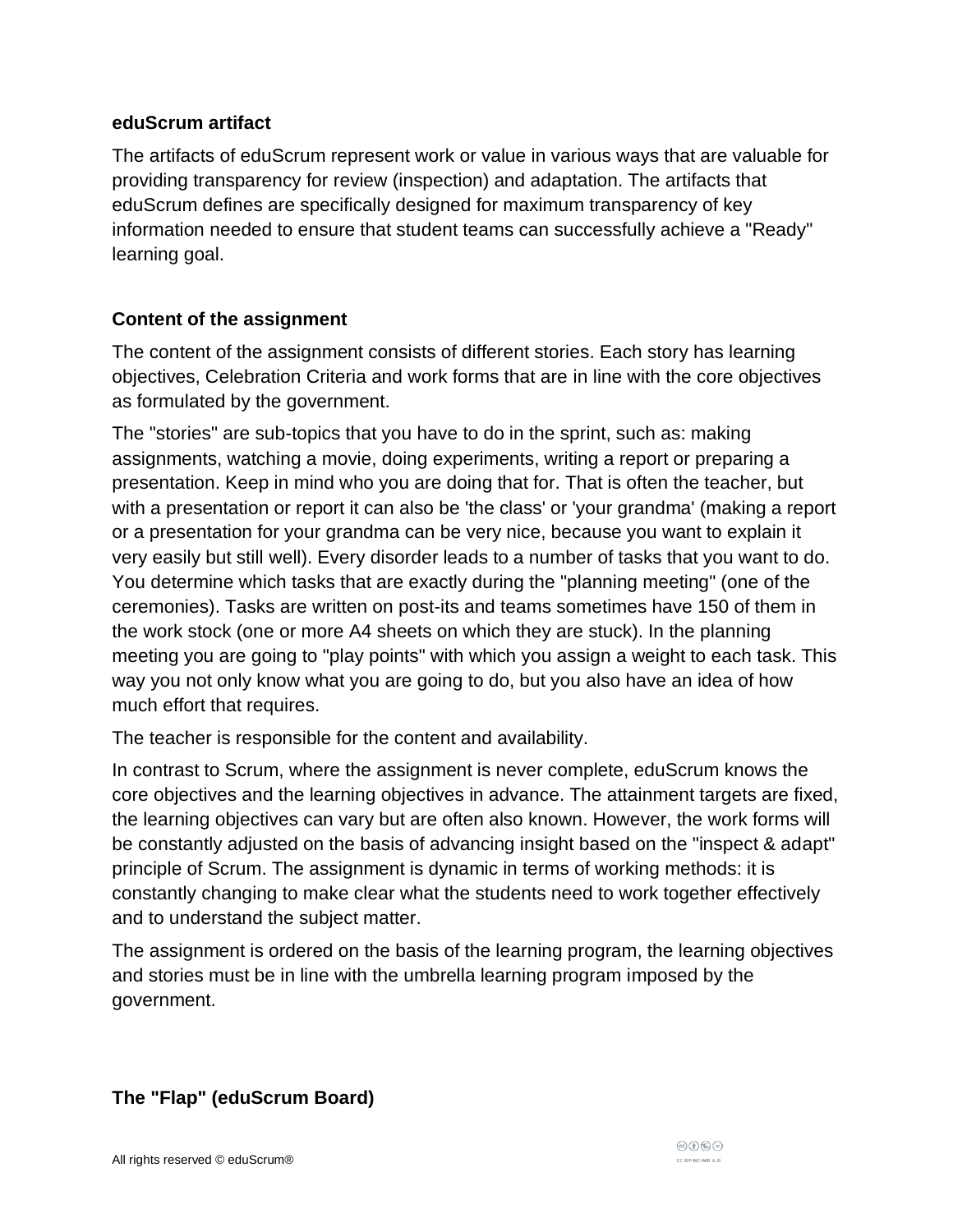The "Flap" is an overview of all tasks that are required to achieve the learning goal. This overview is a collection of stories, Celebration Criteria, work agreements, tasks, Run Up Chart and impediments that the student teams will complete for the sprint. The "Flap" is a chronological representation of time. The tasks move based on their status of: "To Do", "Busy" and "Done".

In addition, the "Flap" provides insight into the planning. It shows exactly where the student team is with regard to ready and remaining work. The "Flap" is therefore a prediction whether the team will achieve the stated learning objectives. The "Flap" must be constantly updated so that it always gives an "up to date" status of the student team's progress. This update is done at least after every stand up.

Another feature of the "Flap" is that it should promote the transparency of progress. This means that the "Flap" must be visible to all student teams during every meeting.

The "Flap" is a plan with sufficient detail so that changes in progress can be understood in the stand up. The student team adjusts the "Flap" during the sprint and it develops during the sprint. The "Flap" can therefore be revised at any time based on progressive insight.

If new work is needed, the student team adds it to the "Flap". This already takes into account the number of work points that are given in advance when planning. If parts of the plan prove unnecessary, they will be removed. Only the student team itself can update its "Flap" during a sprint. The "Flap" is a very visible, real-time view of the work that the student team plans to do during the sprint, and it belongs exclusively to the student team.

# **Check sprint progress**

At any time during the sprint, the total amount of work remaining for the sprint on the "Flap" can be inventoried. The student team keeps this overview at least for every stand up. The student team, together with the teacher, predicts the likelihood of achieving the learning objective based on the status of the tasks still open. By keeping track of the remaining amount of work during the sprint, the student team can monitor its progress.

#### **Learning objective**

The learning goal is the total of all the stories that the teams have to complete during a sprint. At the end of a sprint, the learning objective must be "Ready", which means that it must meet the pre-established Celebration Criteria, aiming for a score that is equal to understanding the learning objective.

The same definition helps the student team to determine how they plan and organize their work during the sprint planning meeting. The goal of every sprint is to achieve the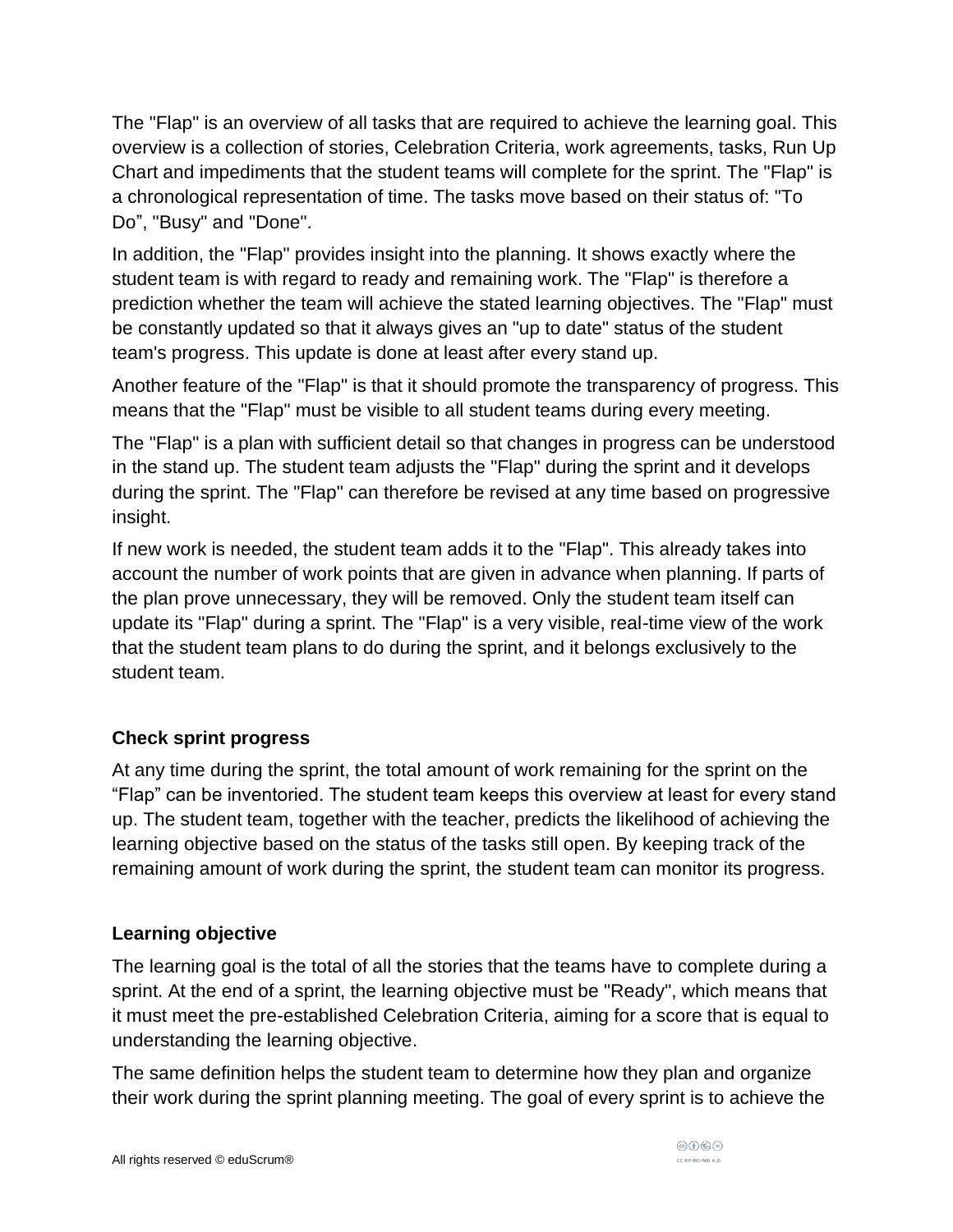best possible learning objectives and tasks that meet the Celebration Criteria of the assignment.

Important questions to check whether the task has been performed correctly

- How can you test whether you are really ready?
- What exactly is ready, what criteria apply to it?
- But also: when is it not ready?

The student teams are responsible for drawing up their working arrangements. They write this down in the "Definition of Doing" and the "Definition of Fun". The learning process can be adjusted by the retrospective based on the outcome. In this way new insights can be integrated into the process to achieve better results.

# **Definition of Doing**

Definition of Doing are actually work agreements within the team. How are you going to ensure that the work is really finished? This is something of the team itself, but it is obvious to take a good look at the Celebration Criteria.

Teams write agreements at the DoD such as: 'if everyone understands the work done (for example: learned, summarized, overheard)', 'created work is discussed or checked with all team members',' everyone learns at least one week in advance for tests, "the report meets the requirements stated in the book," or "each team member has a grade of 6.7 or higher (or a B+ or higher)."

# **Definition of Fun**

An addition to the "Definition of Doing" is the "Definition of Fun". Fun is an important driver for students and is therefore a precondition for better learning performance. Think of "laughing together," "working nicely," "giving and receiving trust," "giving positive feedback," "listening to soft, fun music," "bringing something to eat." Pupils should therefore also indicate what they need to have fun while doing what they do. Needing can best be understood here in the broad sense of the word, what must be there to work pleasantly. Often the outcome of a retrospective provides starting points for the "Definition of Fun". This list is also a 'living document' and can be supplemented or changed frequently.

# **Conclusion**

The eduScrum guide is free and is offered online. The roles, artifacts, ceremonies and rules of eduScrum are fixed. Although it is possible to implement parts of eduScrum, the resulting result is not an eduScrum. eduScrum only exists as a whole and functions well